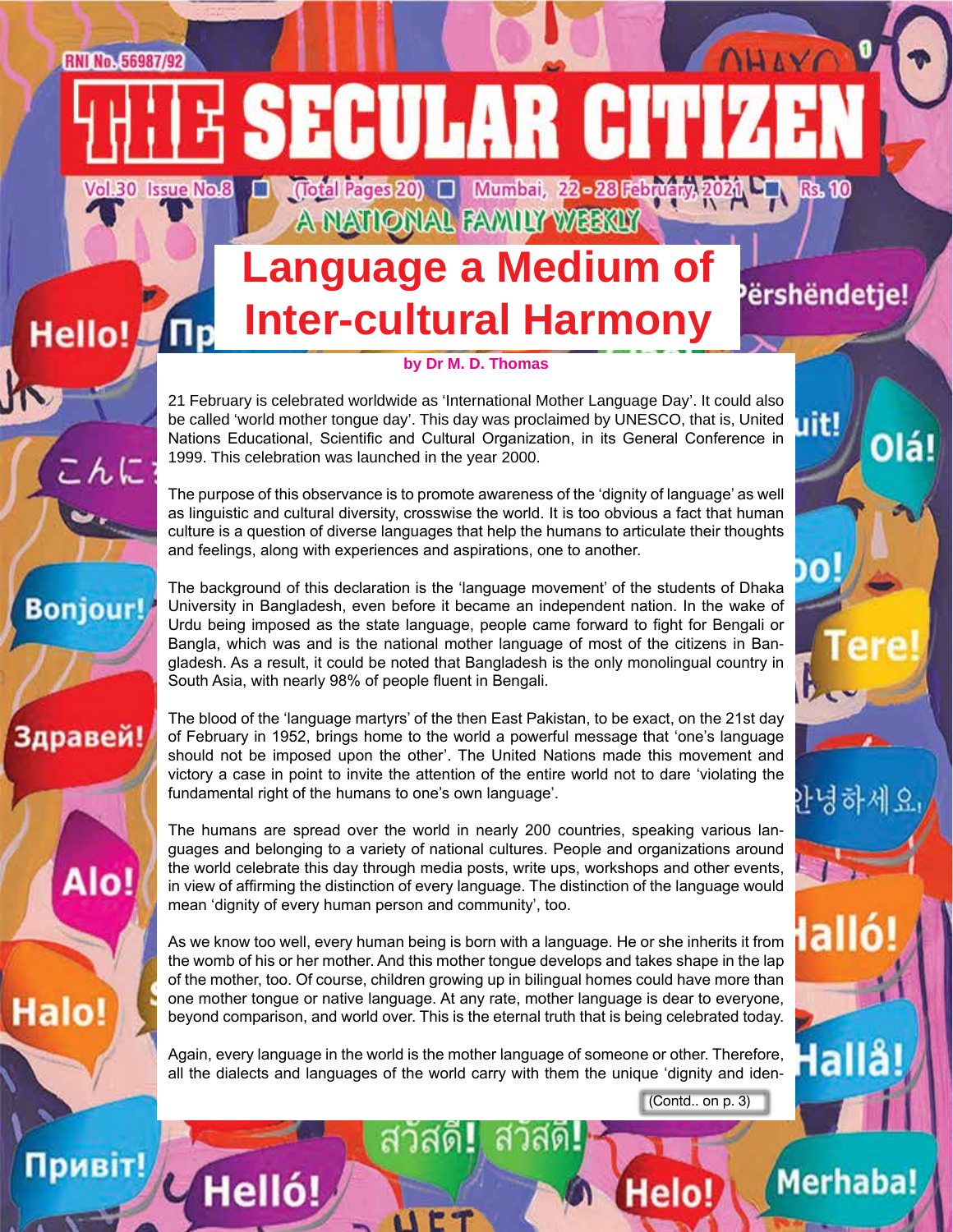#### **Farmers Going Nowhere?**

Until the Republic Day eve, the determination and resolve of the farming community, sitting on a dharna for over two months now, under trying conditions, was the envy of the world. They saw in this agitation, how it can be conducted in a peaceful manner despite very hostile weather conditions in which scores of their comrades succumbed to the vagaries of the winter. The government too was put on the back foot, as so long as they remained peaceful, [something even the apex court endorsed] they had to call the farmers for talks from time to time. It must be said to the credit of the government that they offered concessions in tranches while stressing repeatedly that repeal of laws is not an option. On the other hand, farmers remained adamant on their single point demand – repeal the laws first.

To bring pressure on the government, the farmers came with a unique idea of staging a tractor rally on the Republic Day – a day considered very important for the people and the government rightly suggested that they could have it on any other day but the farmers remained steadfast in their resolve reiterating all the time that the rally will be peaceful. The Apex court too did not interfere except to say it was up to the Police to give the permissions and set conditions on route, time etc. Government did that but the mayhem created on that day shamed the country. The Red fort was a scene of chaos and hundreds of police personnel suffered injuries in varying degrees which was something that could have been totally avoided. When you undertake to keep things peaceful, you need to face the consequences when things go horribly wrong even if anti social elements instigated the agitators. Some of the farmer unions distanced themselves from the agitation thereafter and walked out or expelled.

This has given the government an upper hand to harden its stance. Farm leader Rakesh Tikait in an emotional appeal, called on his followers to continue the agitation. This has paid dividends and thousands of them are on UP and Delhi borders. The UP government even tried to cut of essential services which was inhuman. The farmers have come to a point where they will lose their credibility if they give up their demand for repeal of laws. The govern-

## **VIEWS on NEWS**

ment has even offered clause by clause discussion of the said laws which could be deleted or modified. Finally, they reluctantly agreed to put the laws on hold for eighteen months. This was a huge climb down by the government which normally does not back out. The farmers, with depleted strength, are holding out though.

The farmer's agitation has now gone international. The world is taking note of the happenings especially in countries with huge Indian population like the USA, Canada and UK. With some international celebrities voicing their concern for the farmers the Indian government has become jittery harping all the time about international conspiracy – a ploy used by the late Indira Gandhi. One could understand if some powerful country had to make a comment. Most independent observers were surprised that the External Affair Ministry should have reacted to a celebrity tweet. It shows the nervousness on the part of the government. Normally, it should have been left to the spokespersons of the BJP to handle the matter. With external support to the farmers growing by the day, the government will have to come out with an out-of-the-box proposal. Perhaps accepting the demand to give legal status to MSP could be the game changer. In return the farmers should accept the offer for suspension of the laws. If this does not happen it could lead to an impasse with no end in sight for months to come. Narendra Modi's image as a Statesman could take a hit too. The farmers say they will not go anywhere, yet their agitation is going nowhere. Time to pause and think for both sides!

#### \*\*\*\*\*

#### **A teary eyed Prime Minister**

It was rather unusual for the Prime Minister Narendra Modi to shed a few tears for his 'friend' Ghulam Nabi Azad of the Congress who completed probably his last term in the Rajya Sabha earlier this month. No doubt his stint in this August House was a long and fruitful one. His contribution as a staunch Congressman in the proceedings of the House has been worthy of appreciation and it is good that no less than a Prime Minister did just that. While lav-



ishing fulsome praise on this Kashmiri leader the PM recalled how Azad [the then newly appointed CM of J & K] called [the then CM of Gujarat] Narendra Modi to tearfully and apologetically tell the latter of the terrorist attack on the tourists from Gujarat in which four of them succumbed to their injuries in the first decade of this millennium. Acknowledging the sentiments of the Prime Minister Azad was nostalgic about the whole episode. Azad too humbly reciprocated the appreciation by the Prime Minister despite the atmosphere of confrontation.

Unfortunately, in normal life, people speak well of others only when they breathe their last. During their life time, in politics one is dubbed with all sorts of allegations like corruption, unprincipled, anti-national etc but he becomes a saint if he joins the same party that accused him. Indian politics thrive on this type of gimmickry. By the way, Vallabhbhai Patel is being glorified now with Statue of Unity to spite the Congress for neglecting his legacy. Wonder what was done by the BJP for the many years in power in Gujarat for the son of the soil; even during the BJP rule at the centre under Vajpaijee either.

In paying tributes the outgoing Rajya Sabha Member Ghulam Nabi Azad, the PM kept up the healthy tradition of giving a fitting farewell to an outgoing member. His effusive praise of the member from the opposition party was well received. However, his jibe at the Congress that they should not view his 'good deed' of praising somebody from the G-23 [group that revolted against the leadership] was in bad taste. By saying so, Modi admitted that perhaps he was doing just that. By the way, people would have appreciated if at least one tear was shed for the 200 plus farmers who died agitating since November in Delhi under highly hostile winter. Farmers' lives also matter, PMjee!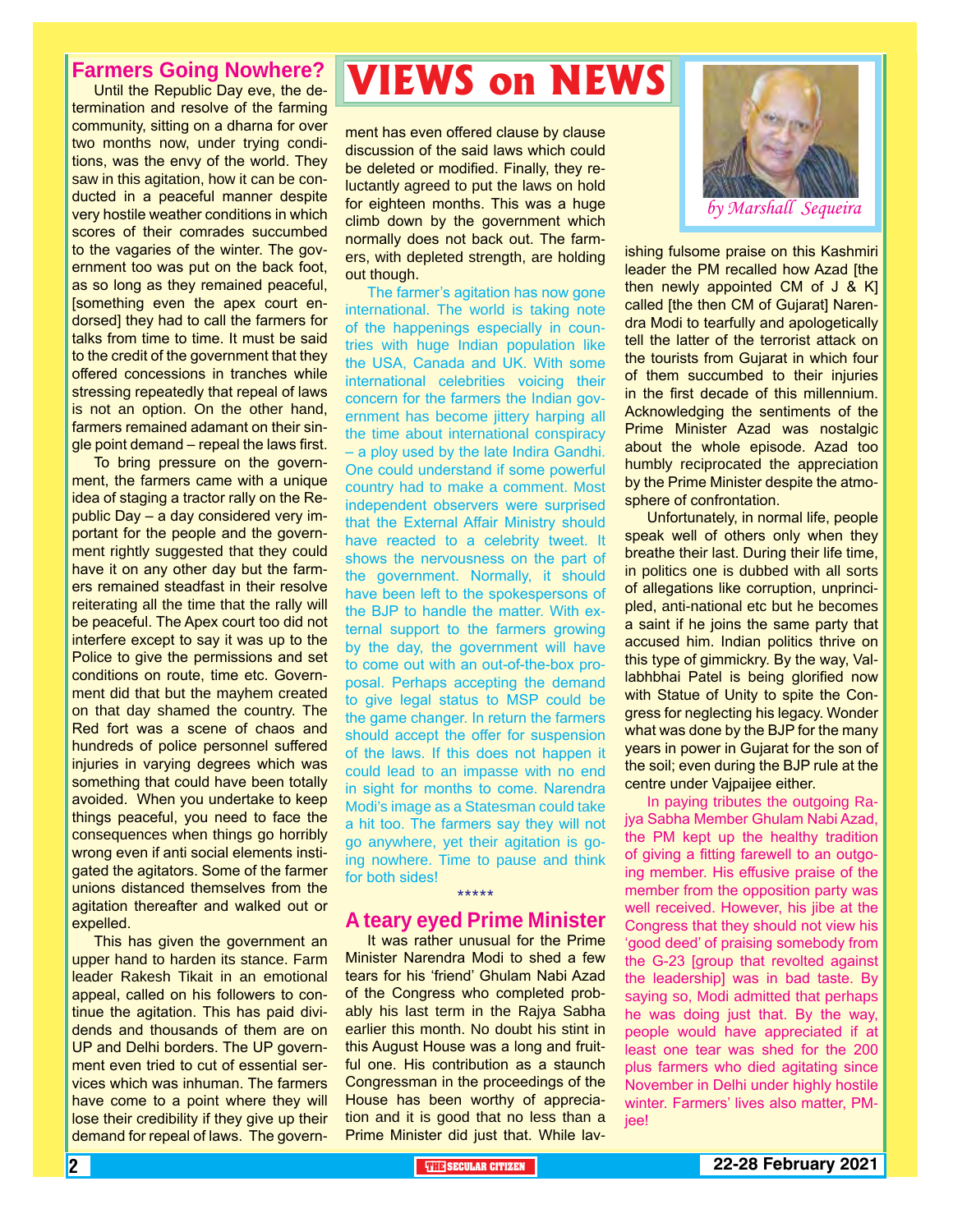| <b>THE SECULAR CITIZEN</b>                                                                                                                                                        | <b>Advertisement. Tariff</b><br>Over all size 21.5 cms x 27cms • Print area 18 cms x 25.5 cms                                                                   |
|-----------------------------------------------------------------------------------------------------------------------------------------------------------------------------------|-----------------------------------------------------------------------------------------------------------------------------------------------------------------|
| A NATIONAL FAMILY WEEKLY                                                                                                                                                          | Full pg. back Colour (19 cms x 24 cms)<br>18.000<br>Rs.<br>Center spread colour(39 cms x 23.5 cms<br>18,000<br>Rs.                                              |
| Vol.30 Issue No.8 February 22-28, 2021 Rs.10/-                                                                                                                                    | Full pg. inside Cover colour(18 cms x 24 cms)<br>12,000<br>Rs.                                                                                                  |
| 99, Perin Nariman Street, Fort, Mumbai - 400 001.<br>Mobile: +91 9820485389 / 9820473103                                                                                          | Full pg. inner colour (18 cms x 24 cms)<br>10,000<br>Rs.<br>Half pg. Colour (18 cms x 12 cms)<br>6,000<br>Rs.                                                   |
| E-mail: secular@sezariworld.com / seculardivo@gmail.com<br>Website: www.sezariworld.com                                                                                           | 7,000<br>Full page B/W (18 cms x 24 cms)<br>Rs.<br>Half page B/W (18 cms x 12 cms)<br>5,000<br>Rs.                                                              |
| <b>Editor: LAWRENCE COELHO</b>                                                                                                                                                    | <b>Small Size Ads B/W</b>                                                                                                                                       |
| <b>Subscriptions Rate:</b><br><b>E-paper Edition</b><br>One year (anywhere in India) Rs. 500<br>sent anywhere in the<br>Two years (anywhere in India) Rs.1000<br>world (by email) | 12 x 12cms Rs. 2400 • 6 x 24cms Rs. 2400<br>18 x 6cms Rs. 1800 • 6 x 12cms Rs. 1200<br>6 x 6cms Rs. 700                                                         |
| Five years (anywhere in India) Rs. 2000<br>One year<br>Rs. 600 or US \$15<br>One year (outside India) Rs. 3500                                                                    | <b>Matrimonial Classifieds:</b><br>• Rs. 500 per insertion (for 35 words) (includes box no.)<br>• Rs. 3000 for 12 insertions. (1 year The Secular Citizen FREE) |
| Digital copy of <mark>THE SECULAR CITIZEN</mark> now available through WhatsApp / Email for subscribers                                                                           |                                                                                                                                                                 |

**worldover.** Send in your request to : **+91 - 9820485389 or secular@sezariworld.com**

Our bank account details for Fund Transfer : Account Name: The Secular Citizen, Current Account No. 03552000006744, Bank: HDFC Bank, Branch : CST - Mumbai VT, ISFC code: HDFC0000355

(Contd.. from p. 1)

tity' of the mother. That endowment should not be compromised, because a mother is a 'mother'. For that reason, all the languages on earth are worthy of respect and ought not to be compared as superior or inferior. A language is a language, for all the humans, irrespective of the number of people speaking it.

Mother language has a primary place in the process of education. Mother Tongue is the language of heart and mind. Children are the most

familiar with the home language. Therefore, children should be taught in their mother tongue, at least in the initial stage. This will facilitate the unique heritage and traditions of the family and the tribe to flow in to generations.



groups. This is an effective means for promoting fellow-feeling among communities of different ideologies, traditions, cultures and nationalities.

Languages, when recorded, become 'literature' of poetry and prose, with the streams of poems, songs, stories, novels, memoirs, reports, news, views and interviews. They preserve the indigenous legacy of the respective civilization. They imbibe the cultural genius of the persons and groups they come in touch with, too. Language is the door to the culture of the humans,

> personal and social, with a world of prospects.

In addition, 'languages have no borders'. They travel beyond boundaries as human beings move from place to place, in search of the better. As they journey, indigenous and local languages become

regional, national and even international. In other words, according to the number of people learning, speaking and writing, those languages spread and acquire a national or global stature. And so, they become mediums of human civilizations, not in just one direction, but as a two-way traffic, definitely so.

vehicles of dialogue and interaction as well as of thoughts and expressions. They share and spread understanding and knowledge, good will and friendship, harmony and peace, and the like. Languages have to crisscross and cross-pollinate the perceptions, beliefs, convictions, ideas and cultures of the human world, religious and secular. Language is the most powerful medium of enriching each other, especially in the modern times, when the world has become very much a global village.

That would amount to state that the world is necessarily 'multi-lingual' in its fabric. It has millions of languages and dialects. Our great land India is known for its linguistic diversity and has thousands and thousands of dialects. The Indian currency, rupee or INR, has two national languages and 15 regional languages inscribed on it. The Constitution of India, in its eighth schedule, has recognized 23 languages as nationally recognized ones, as well.

Therefore, all the citizens of India have to make it a point to learn the language of the other. The North has to open up to learning the language of the South and the South, of the

What's more, languages are powerful



*Fr. Dr. M. D. Thomas*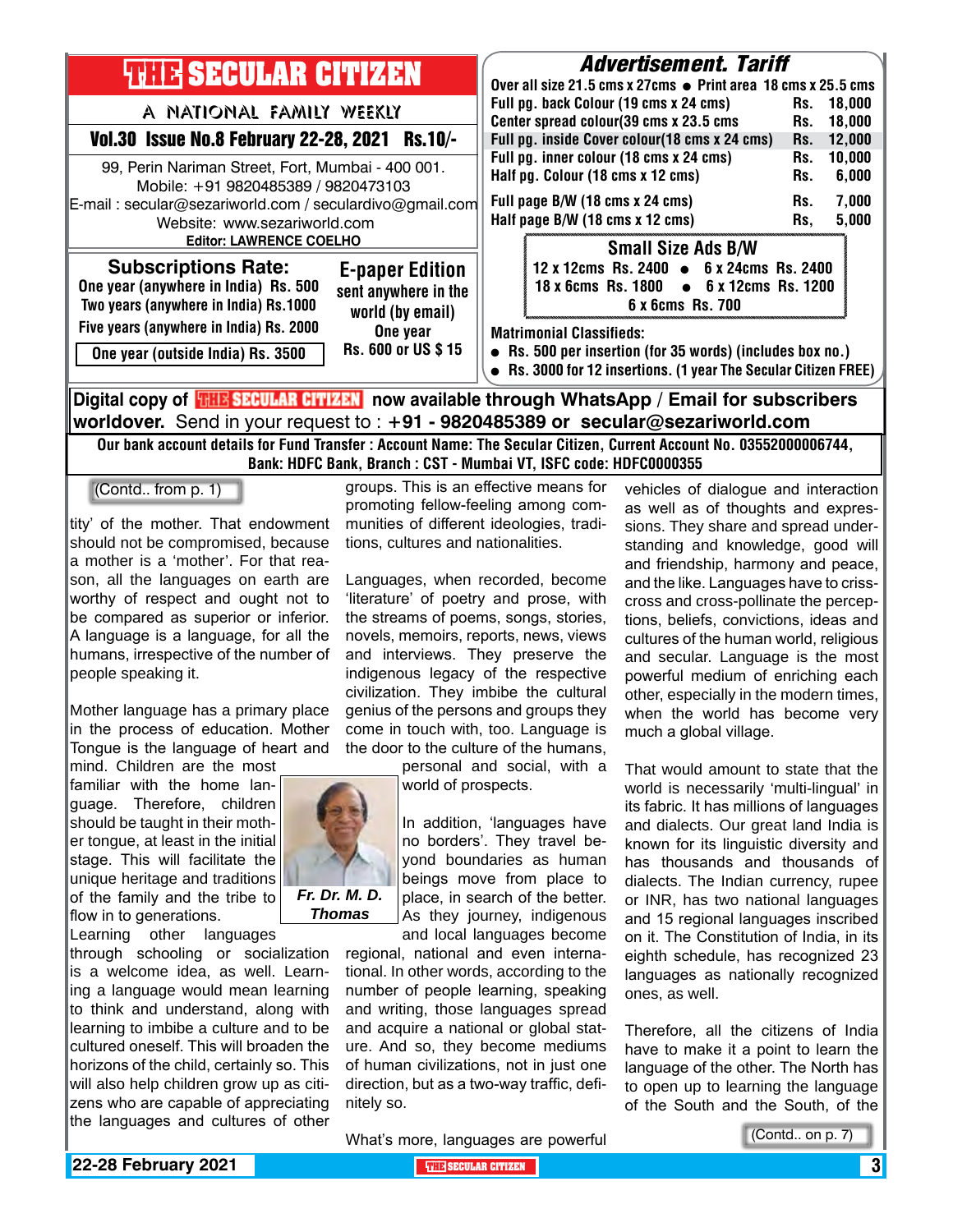### **Lenten Directions: To Desire, To Humble, To Realize, To Return** *"let us get up from the debris and run towards God"*.

**A** lready, we have begun our<br>Lenten season with the Ash<br>Son which is embodied with forty days Lenten season with the Ash Wednesday. The Lenten season which is embodied with forty days before the Easter Sunday is steadfastly absorbed with repentance, fasting, penance, prayer, and ultimately, rewarded with the metamorphosis of our new self. One of the paramount gestures in liturgy that we had on the Ash Wednesday was receiving the ashes on our forehead which denotes death and repentance. The death reminds us that human flesh is composed of dust and clay and it is decomposable

and finally return to dust from where it emerged. Secondly, we acknowledge that we are sinners and we want to utilize the lenten season to correct our faults, purify our hearts, control our desires and grow in holiness before God. With this firm resolution, we have entered into this Lenten journey.

We are all aware of what would happen to us during these forty days as it is portrayed in the gospels through the passage of temptation of Jesus, where Jesus was tempted three times. St. John, the Evangelist would say these three temptations, in his epistle, as "Lust of eyes" (materialism), "Lust of the body" (hedonism), "Pride of life" (egoism). Invariably, as we undertake these forty days of our spiritual journey, we would surely come across this kinds of temptations. And, we also can conquer these devils provided if we seek the help of the Holy Spirit and the assistance of our guardian angels. In order to have a fruitful journey in the coming 40 days, I would like to suggest some relevant tips which would help us to reunite ourselves with God once again.

#### **Desire:**

The Gospel of St. John portrays the man who was ill for thirtyeighty years, lying near to the pool. By looking at him, Jesus asked him, "do you want to be made well?". He revealed his ardent desire to be made

well. Immediately, Jesus made him well. Dear Friends, our burning desire would give space for the miracle to happen. We are drowned in the pool ofour past sinful life.In order to be healed like the sick man, we need to desire for it. This is what St. James in his letter says, "come near to God and He will come near to you". First of all, we need to have burning desire within us to come near to God and to be healed by Him. As we are in the beginning of the lenten season, let us reveal our desire to God that we ardently desire to be healed from all

our illnessesthat have been haunting us for long time.

#### **Humble:**

Secondly, Humility is regarded as one of the significant virtues inour life, as Christians. And it is low selfregarded and sense of unworthiness. C.S. Lewis says,

"True humility is not thinking less of yourself, it is thinking of yourself less". This is what the Syrophoenican woman did when she addressed Jesus for afavor, in the Gospel of St. Mark. She humbled herself before Jesus by saying "even the dogs under the table eat the children's crumbs". During our journey in the lenten season, we are expected to humble ourselves before God and others like this Syrophoenican woman.Our pride, arrogance, ego, etc…will not allow us to return to Godunless we humble before Him. St. James in his letter says, "God opposes the proud but gives graces to the humble".So, let us humble ourselves before God to receive His graces for our lives.

#### **Realize:**

Thirdly, Self-realization is an expression used in western psychology, philosophy, and spirituality and in Indian religions as well. It is the truth to be known about who we are, what we are and where we are. Socrates rightly says, "The unexamined life is not worth living". When we examine ourselves, we would end up in selfrealization of ourselves. This is what we see in the life of Prodigal Son who squandered all his share in a dissolute living. At one point of time, he realized the mistake he did against heaven and his father. Lent provides us withtime and space to realizeour past sinful life that we had been leading against heaven. We are expected to realize our sinful past through fasting, praying, examining our consciousness, and frequently reading the scripture.

#### **Return:**

Finally, Self-realization alone is not enough. The same parable of Prodigal Son shows that after realizing his mistakes the Prodigal son ran towards his father and said to him, "I have sinned against heaven and before you, I am no longer worthy to be called your son". This is what we need to do after undergoing the process of realization. When we return to God with a purifiedheart and soul, He would welcome us with His extended hands and a compassionate heart and He would reach us before we reach Him. Because, God never looks for our past sinful life rather look at our repentant heart.

Dear friends, Lent is the period of finding out what has been lost as it is mentioned in the parable of the lost Sheep. Our God is always in search of the lost sheep. Especially, during the lenten season He is looking for the lost sheep with heart full of exceptions. Once, He finds us He will rejoice over us by hugging and blessing us with His graces. So, let us try to humble before the Lord irrespective of our past sinful life, with an ardent desire of being healed by Him from all our inequities. After realizing ourselves, let us get up from the debris and run towards God. Thus, there will be more joy in heaven. May Mary, our mother walk with us throughout these Lenten journey. (Your feedback is most welcome: justinsvd5@gamil. com)

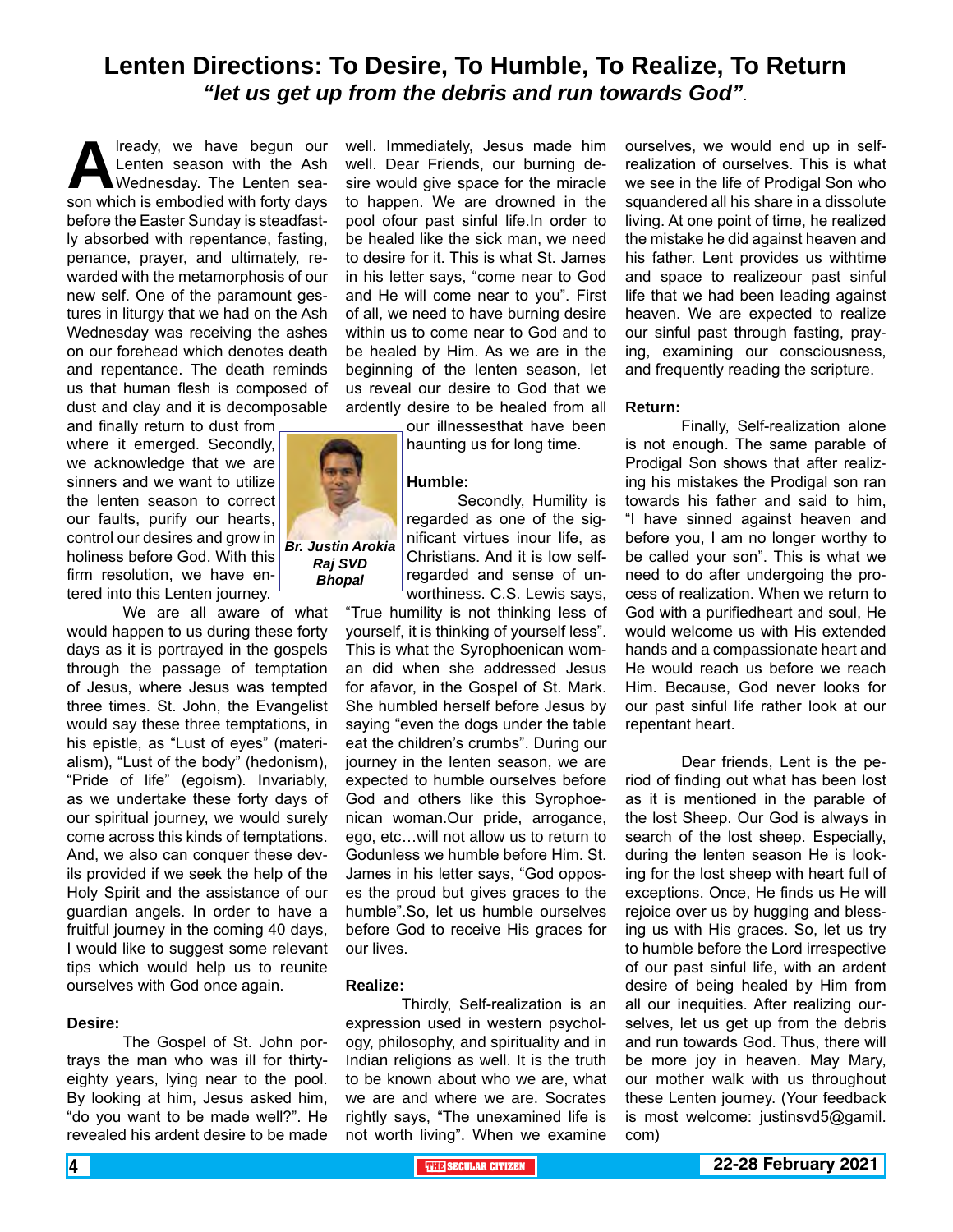

### **It's time for a partial roll back of online church services**

After ten months of the covid , life is gradually limping back to normalcy. Buses are plying , trains are running, planes are flying, and people are talking, as they usual do in the market places ( and often without masks). Only children are not playing anymore and sadly nobody seems to be too concerned about them. And yes, we have witnessed a drastic drop in the number of youth and young adults attending church services, while ironically, the senior citizens who should be at home, are flocking to the church.

It has been observed that senior citizens form the majority of people physically attending mass on weekdays. I would put their figure at 95% plus. This is a worrisome trend. The youth and young adults are conspicuous by their absence in church though they are seen in all other places. Churches are much safer places than buses, trains, planes or markets. But the under 40's seem to be taking the easy way out by attending online church services. While the restrictions on senior citizens and children attending church services must remain in place till the end of the pandemic, the youth and young adults should be coaxed to attend church services, or the practice of physical attendance may fall into disuse.

The time has come to gradually withdraw the option of online masses for the youth and young adults, else they may never return to church,

as in the west. Parish youth activities need to be stepped up to encourage them to return to the church. We are in real danger of losing an entire generation of parishioners. And the quicker we realise this, the better.

I suggest that the special dispensation of fulfilment of the Sunday obligation by participating in the online mass, must be withdrawn for the youth and young adults. They may however be exempted if they suffer from comobities or are otherwise unable to attend due to valid reasons.

> *—Prof Robert Castellino Orlem*

### **The cardinals should have been firmer with the PM**

With reference to the article titled : Three Cardinals Meet Prime Minister of India on 19 Jan 2021 in The Secular Citizen dated 1st , Feb.,2021 the three cardinals on hearing from the PM that it was an independent agency that was dealing with the Fr Stan Swamy's case was an attempt to dodge getting him released should have insisted on a written assurance that he would be released immediately .

The cardinals should have insisted also on getting a written assurance from the PM for the immediate withdrawal of the anti -conversion laws in the country and the love jihad law .

Hence the cardinals should have firmer with the PM .

*— Peter Castellino*

### **Ash Wednesday: A Lenten stop-signal**

The practice of austerity in the church has always been considered important in Christian spirituality. It was Jesus Christ who taught us the need of prayer and fasting to overcome evil and sin when he fasted for 40 days and 40 nights in the desert, before starting his earthly ministry of preaching, teaching and healing. The church therefore sets us aside every year a period of 40 days of austerity known as Lent, commencing Ash Wednesday to Good Friday, during which period Christians are expected to emulate the example of Christ by undertaking acts of penance, fasting, and other forms of renunciation, forgiveness, charity and self-sacrifice, to atone for sins committed. The theme of penance is also forcibly practised by the imposition of ashes on Ash Wednesday unlike the early days of sitting in sack cloth and ashes.

 As pilgrims on a journey to our heavenly abode , Lent offers us a golden opportunity to stop at life's traffic signal to reflect on how we have undertaken our earthly mission over the years. It is also a time to give up our sinful ways and a time to repent and return to the Lord and to the path of righteousness.

Due to the present pandemic and safety protocols to be observed, the forehead of the faithful will not be signed with ash, to avoid physical contact. Instead, the priest will place the ash on the head of the faithful , and also keep an urn in the church for the faithful to sign themselves with.

All these externals however matter little as they are only symbols to remind the people that we are mere mortals created out of the dust of the earth, and will soon return to the earth. What really matters is the need for repentance and inner conversion.

> *—A. F. Nazareth, Alto Porvorim, Goa.*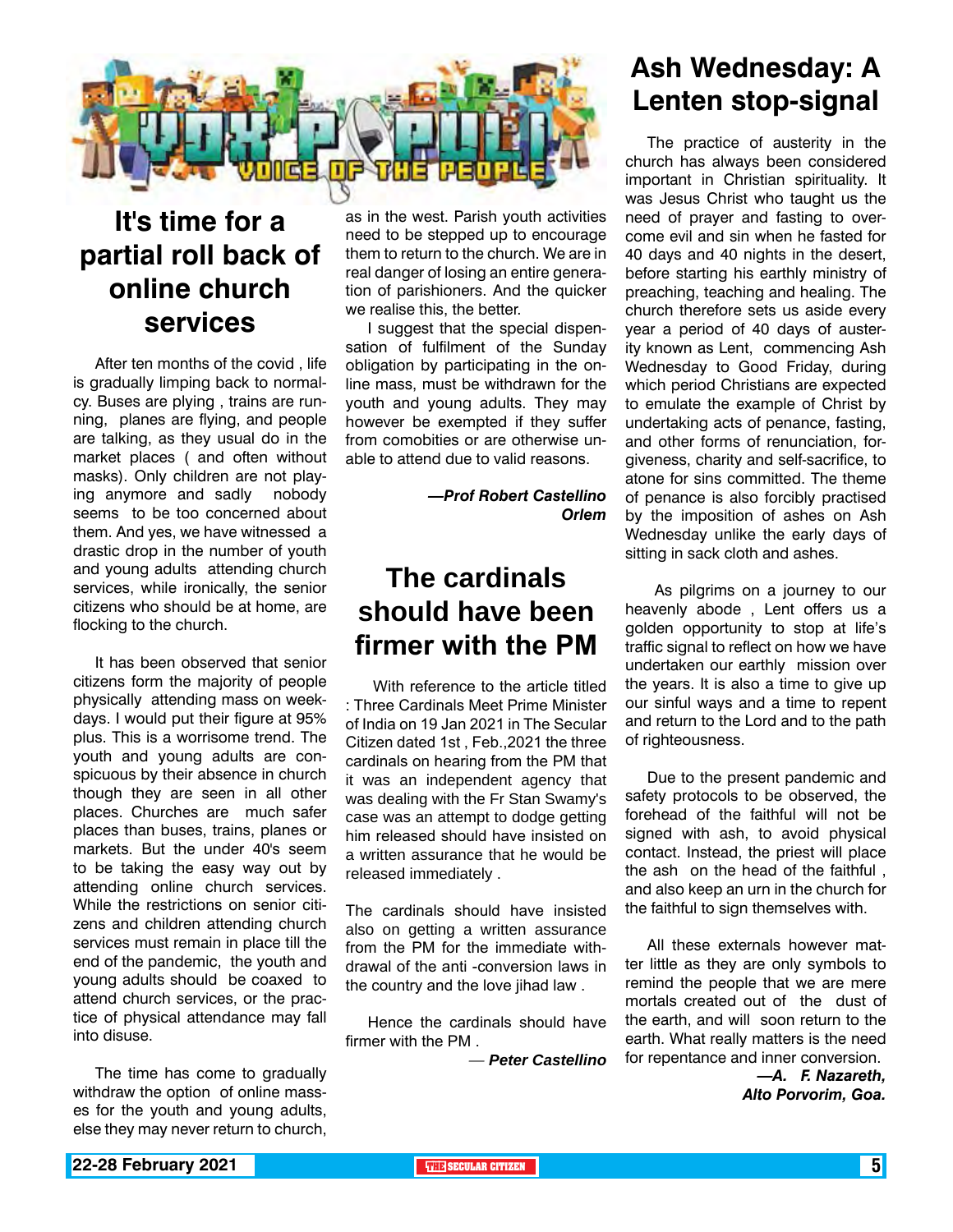# **Love's Dark Secrets**

**Q**uite frankly, I must admit that I don't like the title! How can love be bracketed with dark secrets? It should not, but so often I don't like the title! How can love be bracketed with dark is; hence this attempt to remove the dark secrets and bring love out into the sunshine.

Let me begin with the story of Mary and John (not Joseph). They were approaching their twenty fifth wedding anniversary. In all probability Mary and Joseph did not have that joy, because the last reference to Joseph in the Bible is when Jesus was still 12 years of age. After that Joseph disappeared into the shadows.

Mary and John did not believe in "precious metals" like silver and gold, so

abjured the commonly used term "silver jubilee". In the invitation cards they carefully chose the words "A celebration of 25 years of marital bliss". But the printer's devil was not so careful. The cards were printed with the words martial bliss, reminding one of the martial arts!

Hey, come on. Marriage is

bliss, and also a martial art, with the emphasis on Art. Indeed, in the complexities of modern life one needs to discover the art of marital bliss. Together with the arts, marriage also requires a scientific temper. Art, science, martial, temper – they are all part of marriage. Worth exploring the dark secrets, to uncover the bliss.

Mary and John both loved road trips for their annual family holiday. But their Maruti 800 was now too old for long trips. They couldn't afford a new car, so they went to a second hand car showroom. They fell in love with a berry red Tata Tiago, but the price seemed beyond their budget. They were crestfallen. The agency said that the car would go to the highest bidder, by e-auction. The couple felt doubly stressed.

As the date of their anniversary approached the tension was palpable. John's blood sugar, cholesterol and pressure levels shot up. He had to be hospitalised. The anniversary celebrations were cancelled. On the eve of their anniversary both were receiving text messages, to which they were furiously replying. Both took it for granted that the other was replying to congratulatory greetings.

That evening the Tiago was delivered to their doorstep, with a price tag that was 25% more than the agency's price! Mary and John had been bidding against each other without knowing it. There was no communication

> between them, only a dark secret. Mary, in her great love, had purchased the car for her husband! He died of shock. End of story. Unfortunately, the lack of communication in a marriage is one of its darkest secrets, a lesson that needs to be learnt.

There are two classic instances of how love's dark secrets ended in tragedy. The best known is Shakespeare's story of Romeo and Juliet. Due to a lack of communication (non delivery of a message) Juliet consumed poison and Romeo stabbed himself to death. Love's dark secret ended in tragedy.

The other, lesser known, classical story is that of the silver fob chain. The young couple were penniless. She had cascading wavy hair that she kept under wraps because she didn't have a tortoise shell comb to embellish it. He kept his heirloom pocket watch hidden, like another dark secret, because he did not have a silver fob chain to go with it. Without telling her husband, the woman sold her



precious hair to buy the chain for her husband's watch. But he had sold his watch to buy the comb to adorn her hair! Another of love's dark secrets that ended in tragedy.

Years ago when I was into youth ministry I had organized a training programme for youth animators. The resource person for marriage counselling was Rev Pepe Casasnovas SJ. He told us that communication was the most important thing in a marriage – to attain marital bliss. I have never forgotten his words, and it has held me in good stead in my own marriage. He told us that silence or noncommunication in a marriage, was like building a wall, one brick at a time.

It reminded me of my own parent's marriage. Both were great personalities, and recipients of papal awards from Pope Paul VI. Yet, in many ways, their marriage was a disaster. We had a huge dining table, which was expandable to accommodate twenty people sitting. Even in its constricted form it was about twelve feet long. My father would sit at one end and my mother at the other. It there was a fight there would a stony silence that would extend (like the table) for a month. It was torture. Though still very young at the time, I vowed that I would never let that happen in my family life.

Let the sparks fly, as must they will, but those sparks don't have to end in a conflagration of silence. I am reminded of these beautiful words from scripture "Even if you are angry, do not sin: never let the sun set on your anger or else you will give the devil a foothold" (Eph 4:26). This is a powerful lesson



by chhotebhai \*

哸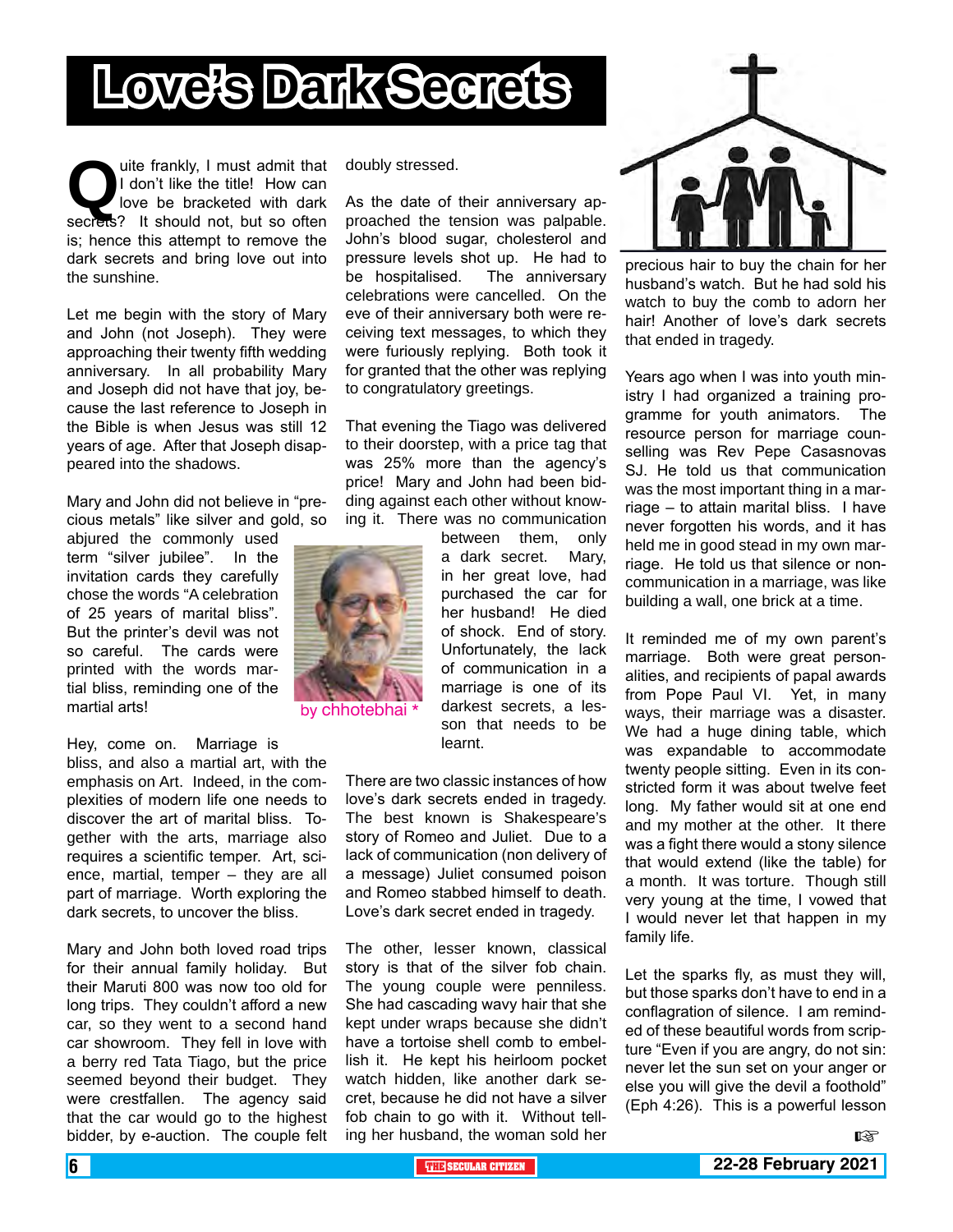for love's dark secrets. Never go to bed without, in some way, reconciling and talking, or even through non-verbal communication.

I compare it to a glass of milk. If left out overnight on the dining table in the hot summer it will curdle by morning. Many couples don't fight to avoid conflict. This is misconstrued logic that is fraught with danger. It is better to argue and fight or to be angry, than to sweep it under the carpet, allowing it to simmer and eventually turn poisonous.

Many couples maintain a pretence of being in marital bliss because they are acutely conscious of what people will say, "The neighbours will hear us arguing and shouting". As a result, such persons are unaware of what God is saying - that anger, per se, is not wrong. We know that even Jesus got angry several times, but that anger was channelled correctly. It was justified anger.

As we approach Valentine's Day market forces will flood us with messages of chocolate, hug, kiss or proposal day. Fine, but? A romantic young man sent this WhatsApp message to his girlfriend, "Sweetest honey, I really love you. I will cross the treacherous Himalayan glaciers, I will brave the tsunamis of the oceans, I will cross the scorching deserts, even without Bisleri water, to see you because you are my oasis. You are my date (pun intended), my shady palm tree. I will be coming with chocolates and a bunch of red roses to take you out for dinner on Valentine's Day, if it is not raining"!

Tragedy or comical farce? Sure chocolates and roses have their place in a romantic relationship. But if we put conditions to our love relationship, especially to a marital one, then our marriage is doomed to darkness, with secrets out of the bag.

It is not enough to say "I love you". One could as easily say that to one's pet dog. There is more to it than meets the eye (I) – pun intended. One needs to say "I love you only, I love always

and I love you as you are". These are (Contd.. from p. 6)  $\blacksquare$  and thove you as you are . These are  $\blacksquare$  (Contd.. from p. 3) love that is exclusive, eternal and unconditional. This may seem obvious, but so often we miss the wood for the trees, or the rose in this case.

> Interestingly, this is also the official teaching of the church. While emphasising the unity and indissolubility of marriage (Can 1056) Canon Law defines it as a permanent and exclusive relationship (Can 1134), that does not permit any conditions for the future (Can 1101). There we have it. The official Catechism of the Catholic Church has these beautiful words: "Sacred Scripture begins with the creation of man and woman in the image and likeness of God and concludes with a vision of the wedding feast of the Lamb" (CCC 1602). And again, "The church attaches great importance to Jesus' presence at the wedding at Cana. She sees in it the confirmation of the goodness of marriage" (CCC 1613).

> This is in sharp contrast to St Paul's myopic vision, clouded by an imminent end of the world, that "What I mean brothers is that the time has become limited and from now on those who have wives should live as though they had none" (1Cor 7:29). Fortunately, he makes the qualifying statement that "I have no directions from the Lord, but I give my own opinion" (1Cor 7:25).

Unfortunately, in a celibate dominated church, marriage has been denigrated as second class. Overzealous preachers invariably quote this chapter from St Paul. They also quote out of context Jesus' reprimand to Martha, that Mary had chosen the better part (cf Lk 10:41). This is why quoting Scripture out of context is dangerous. I temper it with the teachings of Vatican II. "From the wedlock of Christians there comes the family ... The family is so to speak the domestic Church" (LG No 11).

So let us dispel the dark secrets and let God's light shine on all human love. HAPPY VALENTINE'S DAY.

*• The writer has several years of experience in youth and marriage counselling*

North. In a similar way, the East has to learn the language of the West, and the West, of the East. Languages of different countries have to be learnt, too, in view of acquiring a larger human stature through social interaction and research. I believe, this is the right way of living and promoting solidarity, integration and harmony as citizens of one nation and of one world society.

The 'International Mother Language Day of UNESCO is a golden opportunity to consider all the languages of the world as a 'divine gift to the humans' and the 'shared heritage of the human society', starting with one's own mother language. Doing so is a sure way of developing a sense of esteem and respect for all the languages of the world, along with an interest and commitment to learn at least some of them. Such a positive outlook to language will certainly contribute to growing in the larger and higher dimensions of life, as civilized human beings, and thus to making a more harmonious society for one and all.

----- *The author is Director, Institute of Harmony and Peace Studies, New Delhi, and has been committed to interfaith relations, national integration and social harmony, for the past over 40 years. He contributes to the above cause through lectures, articles, video messages, conferences, social interactions, views at TV channels, and the like. He can be viewed at 'www.mdthomas.in' and 'ihpsindia.org' and contacted at 'mdthomas53@gmail.com'.* 

Wedding Invitation, Christening, First Holy Communion, Mortuary Cards & Religious Goods Contact:

**David & Company** Rivendell House, 1st Floor, 650, J. S. S. Road, 2nd Dhobitalao Lane, Mumbai 400002 Tel.: 22019010 / 2205 7394 2206 0344 / 22079592

Email:davidprinters@gmail.com www.davidcompany.com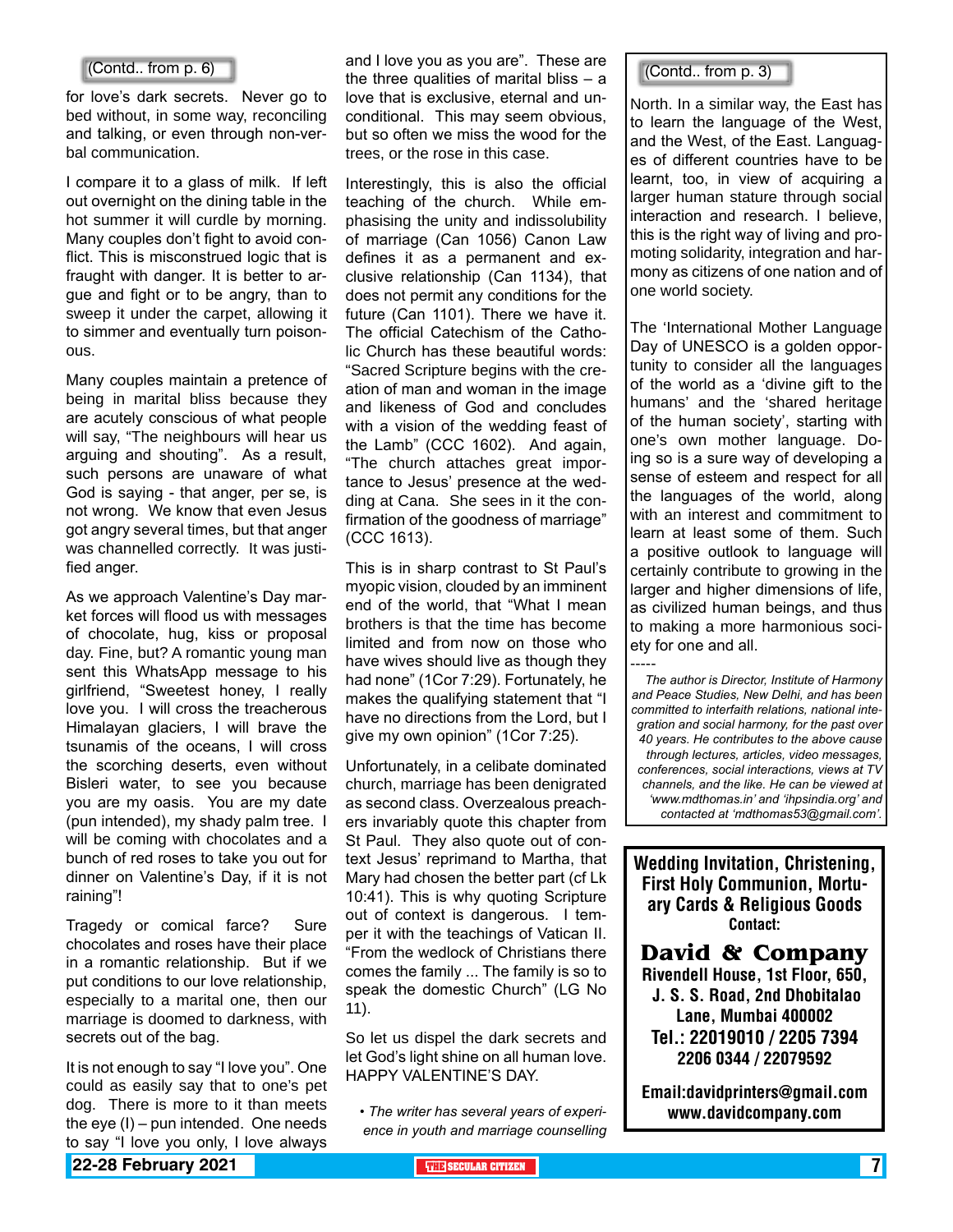## **Kanpur Citizens For Harmony, Farmers' Support Liturgy is the**



KANPUR (7th February): Under the banner of the Kanpur Nagrik Manch (KNM or Citizens' Forum) about 350 citizens, including a large number of women, gathered to counter communal propaganda and to support the farmers' agitation.

The gathering took the form of a two hour silent expression of human solidarity at the Gandhi statue in Phoolbagh, the central park of this city of five million. It was organised by chhotebhai and Suresh Gupta, the Convenors of the KNM. Several religious leaders, social organizations and political parties participated.

The largest contingent was of the Sikhs, led by Sardar Harvinder Singh Lard of the Guru Singh Sabha. It was obvious that they felt deeply hurt at being portrayed as Khalistanis and terrorists in the light of the formers' agitation in and around Delhi. Despite being a Sunday, the Christian community was also well represented; led by Revs K.K. Anthony and Chinappa of St Patrick's Church, Noel George, President of the Kanpur Catholic Association, Cornelius Kujur and youth leader Praveen Dungdung. Revs Jitendra Singh and D.S.Johnson of the Pastors' Association also brought several of their congregation.

The neo-Buddhist team was led by Dhanirao Bodh of the Dalit Panthers; the Gandhians by Deepak Malviya, Jagdambabhai, Durgesh Misra and Swami Amodanand, and the Muslims by Drs Khan Ahmed Farooq, Minhaj Jafri and Abdullah Faiz.

Political leaders present were Comrade Subhashini Ali former MP of the CPM, sitting Samajwadi MLA Amitabh Bajpai, Arvind Raj Swaroop of the CPI and Madanlal Bhatia of AAP. Since the Congress party had another programme at the same time it went largely unrepresented. Subhashini Ali concluded the meeting with two minutes silence for those 200 farmers who had died during the course of the agitation and the singing of the national anthem.

**Please renew your subscription if expired. Mention your subscription no. while sending the renewal amount**

# **Whole of Christ!**

Pope Francis at his general audience on 03 February 2021 said, that it was essential for Christians to participate in the Liturgy and Sacraments to encounter the Real Person of Jesus!

"Every time we celebrate a Baptism, or consecrate bread and wine in the Eucharist, or anoint a sick person, Christ is present! Christianity without Liturgy is Christianity without the Whole of Christ! There is nowadays the temptation to emphasize one's own individuality over the spiritual importance of public Liturgical rites. However, the Liturgy is the foundational act of the Christian experience. It is an event, a presence, and an encounter with the Living Christ!"

"When the first Christians worshiped, they did so by actualizing the gestures and the words of Jesus with the light and the power of the Holy Spirit! This helped them to celebrate Mass, and to pray as a community with one accord, along with the women and Mary the mother of Jesus!" (cf. Acts 1:14).

"The Second Vatican Council represented a pivotal point in this long journey. It reaffirms in a complete organic way the importance of the Divine Liturgy! Christians find that Jesus Christ is not an idea, but a Living Person, and His Mystery a historical event!"

"St. Paul writes, 'I therefore urge you brothers (and sisters), by the mercy of God, to offer your bodies as a living sacrifice, holy and acceptable to God. This is your spiritual worship … This is the will of God, what is good and perfect." (cf.Romans 12:1-2).

> *—Dr. Hazel Colaso, Memphis, TN. USA.*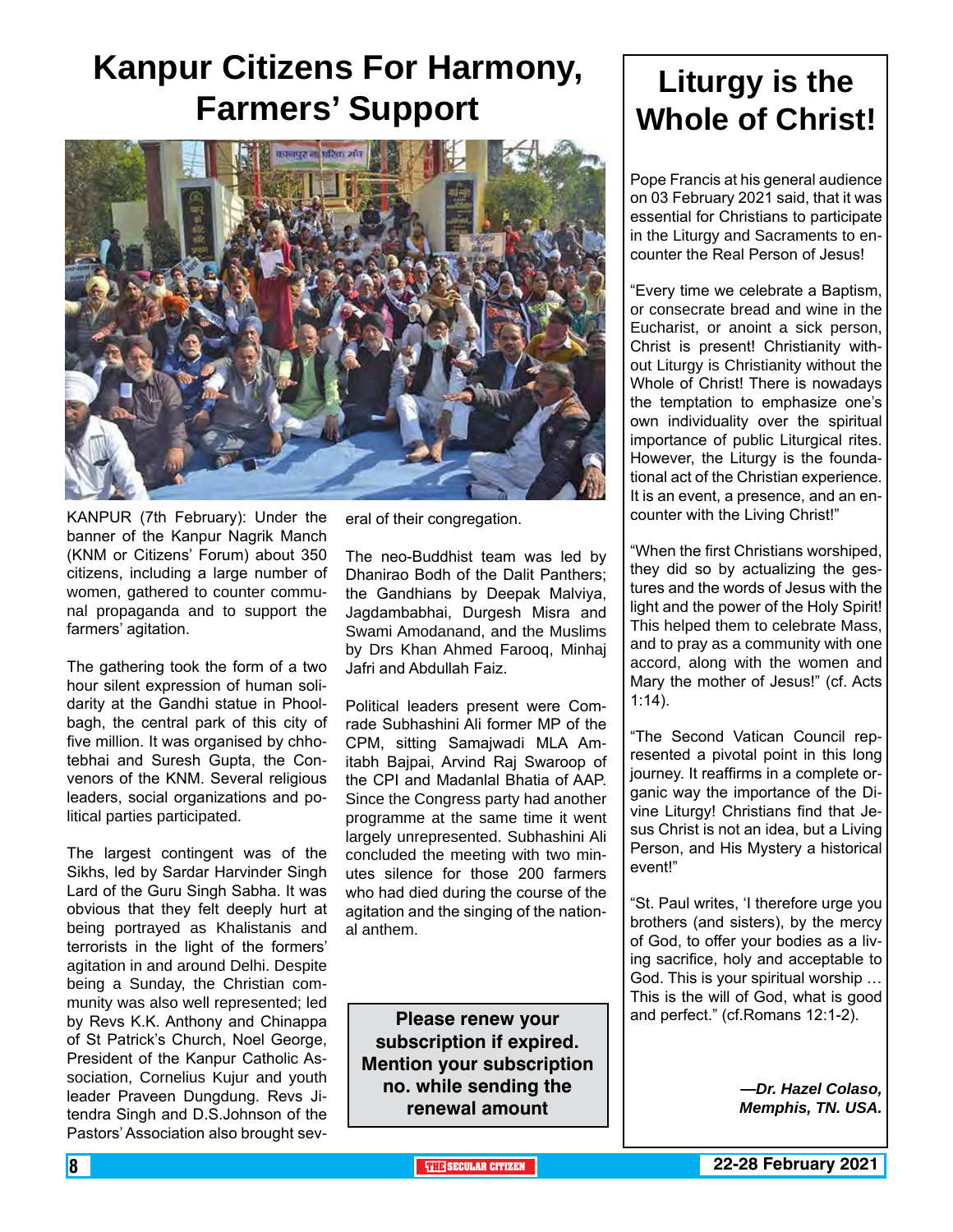## **Very Many Exciting Moments Of Valentine's Day**-

#### *This Valentines , Gift your loved ones a gift of togetherness and timeless love*

Valentine's Day is celebrated on February 14. It is a festival of romantic love and many people give cards, letters, flowers or presents to their spouse or partner. They may also arrange a romantic meal in a restaurant or night in a hotel. Common symbols of Valentine's Day are hearts, red roses and Cupid. Expensive restaurant bookings made a month in advance, the last-minute rush to buy gifts and the demands of trying to plan the perfect romantic evening are all part and parcel of that large marketing event we know as Valentine's Day. Sure, if you boil the day down to its basics, it's a time when you and your

partner can get together and spend some quality time.

The Hindu culture contradicts many of the western world's ideals. Valentine's Day celebrations are known to clash with India's conservative religious background. ... Just<sup>IC.K.</sup>Subramaniam

like most people in the world, many men and women of India, particularly young couples, celebrate Valentine's Day in a big way. Valentine's day is a great day for lovers to celebrate their love. According to history it's a western festival but now people are celebrating it in India also. Political parties which issue a ban on Valentine's Day every year, with due respect to them in a very simple way.

We are adopting a theme to celebrate Valentine's day every year. It is indeed a great feeling to celebrate Valentine's day with your beloved wife by going to eat out to McDonald's and have an ice cream and spend the night out in a wonderful way. It is indeed a day of roses. The fragrance of red roses gives an auspicious start to a hectic day. We live in Rose of Heaven and our mind mingle around the nicety of mankind/womankind and the meaningful life lived by us. Lotus can be a substitute to Red Roses

but lotus is not easily available.

Lego games are part and parcel of valentine's day celebrations to begin with. Building a relationship is hard work, so take a break and build stuff with Lego. The building block company's games have been consistent with every release, featuring easy game play and a zany sense of humour. A bright colored attire, a pleasing manners and the mind to forget the worries and live carefree life is the order of the day. Mind is a monkey and so it fritter around to have fun and frolic after all. The best way to greet our office friends with a pink rose and reveal the importance of extending a loving hand to the poor and downtrodden people. There lies the real enjoyment and it is worth a living.



Relationships with your father or mother, wife or children even with friends blossom into a new world in this fantastic period. There is no need to worry about lost relations but it is a day to renew old relationships and establish new relation-

ships. It is indeed a playful day. We forget about the old enmity and are desperate to form a frantic one. The love game starts with " Love All". The red roses are handy to handover and get the best out of it. It is needless to say that the unscrupulous elements try to play dirty games on that day and try to make it a fateful one. We are not following Western culture blindly. We are adopting the cream of the theme to our advantage.

Love is blind is true as far as the saying goes. But the fact that both the young and the old couples need a special day like Valentine's day to express their love for each other. On this particular day oldies and the youngsters feel that it is their prerogative to celebrate this day in a simple way. At the same time a certain section of society and a certain section of the people take a different stand and they have other ideas. It's time to keep the mind-body connection-



-the relationship between stress and disease. Among other things, one of the best things that a man could do for his health is to be married to a woman whereas for a woman, one of the best things she could do for her health was to nurture her relationships with friends but it was serious thought.

Women connect with each other differently and provide support systems that help each other to deal with stress and difficult life experiences. Physically this quality "girlfriend time" helps us to create more serotonin-- a neurotransmitter that helps combat depression and can create a general feeling of well being. Women share feelings whereas men often form relationships around activities. There is a tendency to think that when we are "exercising" we are doing something good for our bodies, but when we are hanging out with friends, we are wasting our time and should be more productively engaged-- not true.

My love for newspapers blooms on Valentine's Day. My love for newspaper vendors goes a long way in the last 25 years. When I meet newspaper vendors and the newspaper media unite us with each other. We in India love to celebrate all the festivals in general and Valentine's day in particular. There is nothing wrong in following Western culture, so long as the spirit of the India custom is well and truly maintained within the stipulated limit. We Indians love simple living and high thinking. There is no harm exchanging greeting cards, gifts or flowers. Society has to undergo positive change without making a big hue and cry. This year's valentine's day promises love and affection. Further this Valentine's day, gift your loved ones a gift of togetherness and timeless love.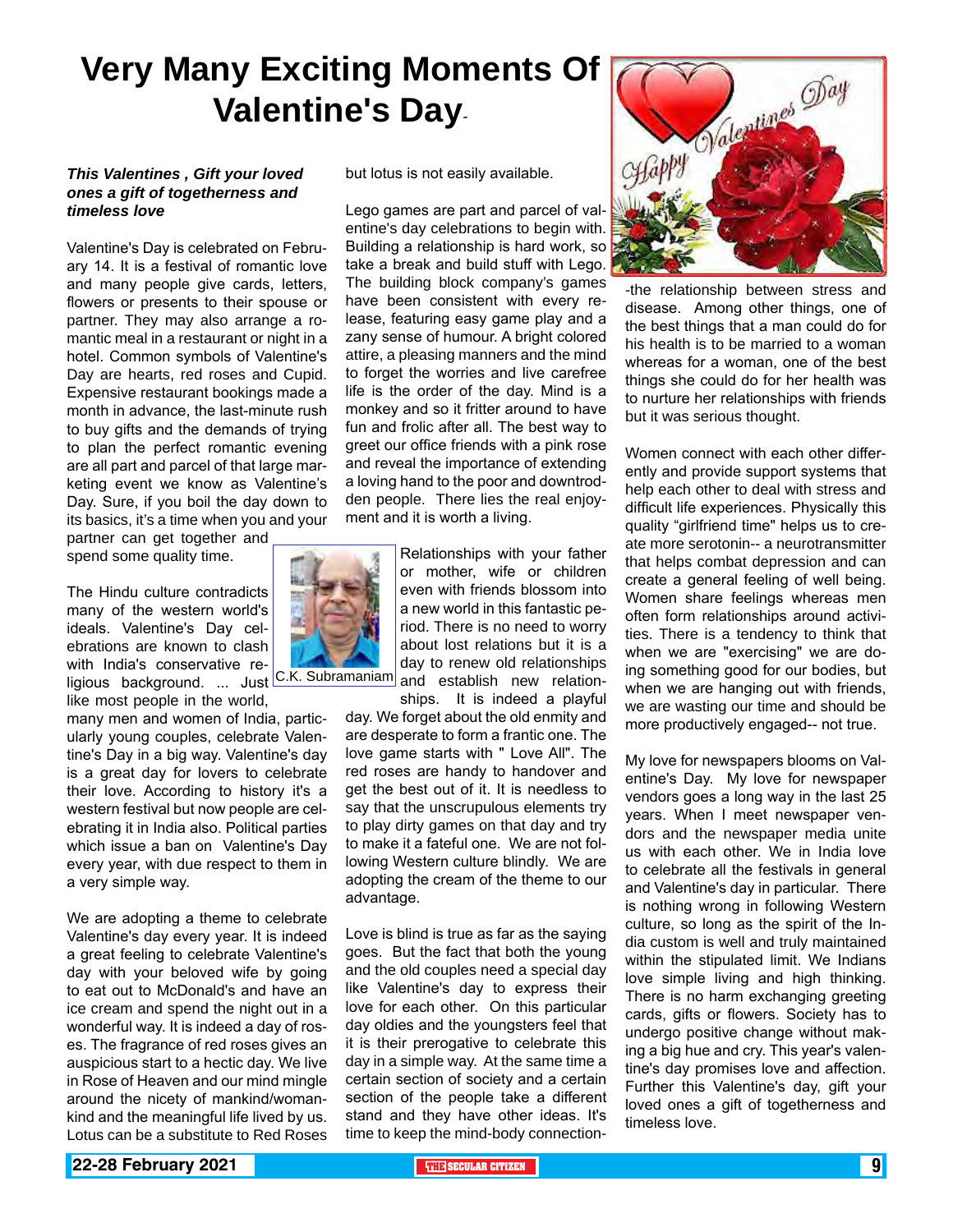# **In Solidarity With Agitating Farmers And Human Right Activist**

The Bombay Catholic Sabha



26th January, 2021, Republic day of our Country, on a call from the Principal Office Bearers, the members of The Bombay Catholic Sabha were on Highways, Roads and streets, expressing solidarity with the Farmers agitating against the three farms legislations passed by the Central Government, recently, and also in support of Civil Right and Hu-

man Right Activists, in prison, charged for their alleged involvement Bhima Koregaon case, including Rev. Fr. Stan Swamy, who had devoted his whole life for the welfare and mitigating hardships of poor, Adivasis, Tribal and vulnerable sections of the society in Jharkhand.

The solidarity event was organized in over 30 places in Mumbai, Thane and Navi Mumbai holding out banners,

placards and posters to express our solidarity. It was heartening that at quite many places the local parish priests and religious, including sisters and people of other faith, joined the solidarity event held between 9.30 am and 11 am. It was most satisfying that Bishop Alwyn D'Silva stood in the sun and also spoke to the TV channels, along with Vice President of the Bombay Catholic Sabha, Robert D'Souza, Parish Priest of St. Joseph's Parish Vikhroli Rev. Fr. Cajetan at Eastern Express Highway. The solidarity event was held following all Covid -19 norms and protocols. The Bombay Catholic Sabha expresses its gratitude to the Police Authorities for

their cooperation, although at some places, the local police stations were apprehensive.

The Bombay Catholic Sabha also participated in a nation wide video messaging program conducted by All Indian Catholic Union, wherein messages of support were recorded and sent to



agitating farmers expressing solidarity with their fights against farms laws. It is ironic that the community for whose benefits the farm laws are made; themselves claim the laws to be Anti-Farmers and draconian. The Govern-

ment too by offering to keep the laws in abeyance for 18 months and admitting that portion of the laws need amendments has acknowledged that the laws are flawed. However, it is sitting on high pedestal of 'ego' before the agitating farming community. The Bombay Catholic Sabha strongly believes that if the people for whose benefit the laws introduced, feel that they are draconian, the same should be repealed. The Sabha humbly call upon the Central Government to withdraw the same and bring in laws that really assist 'basic farming community' to become economically stronger and prevent farmer suicides, rather than the laws which farmers clearly see as ones which are heavily leaning towards Corporates.

As for the Civil Right and Human Rights Activists languishing in jails under UAPA, for their alleged links to Maoists and their alleged anti-national activities, the Sabha asks a simple question; if the government and law enforcing agencies do have all evidence to prove their guilt, why not 'fast-track' these cases and bring them to justice. Even our highest Court has not come out with flying colours in living upto its own philosophy that 'jail is exception bail is the norm' for an under-trial. Sadly, dealing with principle of personal liberty, while in some cases the Apex Court has asked 'is it not travesty of justice to deny bail pending trail?' the same Supreme Court does not apply the same yardstick to others, including senior citizens, physically infirm and those suffering from grave diseases. The Bombay Catholic Sabha demands that the cases against Civil Right and Human Right Activist and all those in jail under UAPA be fast tracked and in the meantime pending trail they be released on bail.

*Raphael D'Souza, President, The Bombay Catholic Sabha*



10 **THE SECULAR CITIZEN 22-28 February 2021**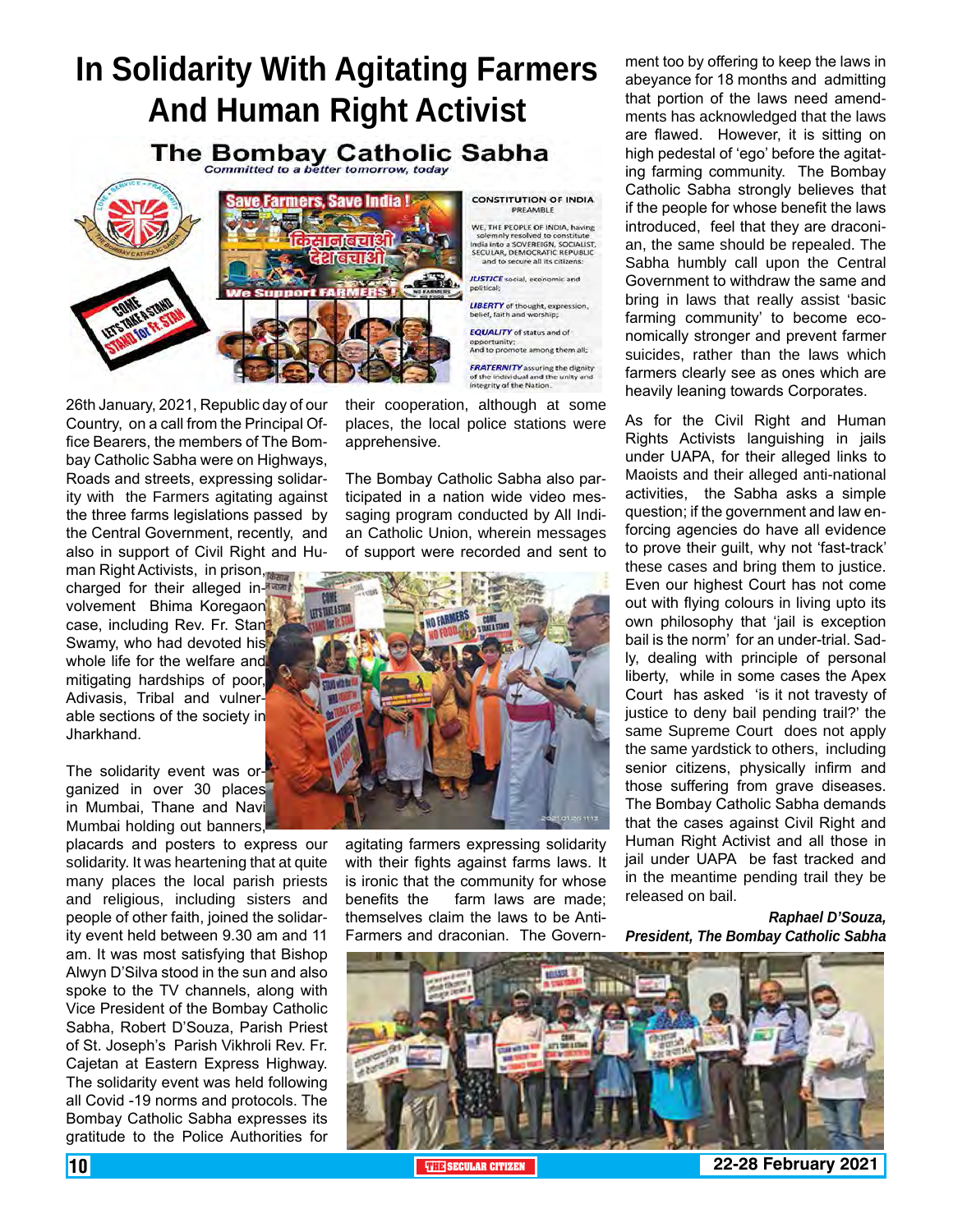# **Eat To Live Rather Than Living To Eat**

The difference is, Eat to Live vs. Live to Eat.<br>
and perhaps that is why the French are so slender as to Live vs. Live to Eat. and perhaps that is why a people. They aren't living to eat, but eating to live---it's something they do because they have to, not something they do for the sake of pleasure.

Those who "Live to Eat" view food as something more in their life than just fuel. It can mean comfort, family, friends, happiness, lifestyle or stress release. When food takes on greater meaning than its nutrients we start running into troubles. Those who 'live to eat' may find making healthy, positive eating changes very challenging. To them, it's more than just food but it is about what food means to them.

The key is striking the balance that allows us to enjoy food when we want while being mindful of and listening to our natural hunger signals. We should choose nourishing, healthy foods whenever we can because we *Jayanthy Subramaniam*

know there will be special occasions when we will choose not to and instead will indulge and enjoy it. It's not about restriction and it is about balance.

More than just eating, we should pay heed to the fact that wastage should be avoided at any cost. Live and let others live is applicable to food also. We should share our food and see that more salads and fruits consumed can make your food schedule more meaningful. Cricketers keep a strict schedule of their eating habits. Alan Knott the English wicket keeper was a fitness fanatic as he was practising yoga for his regular fitness time table. He used to fill his stomach with water and



then eat less to maintain his physical fitness.

I have seen how food can negatively affect the lives of people. Too much of anything can be bad, moderation is important in all aspects of life. It is okay to enjoy food when you are eating, but eating to live a happy healthy life is very important for not just your health, but for the health of those around you. What I am trying to say here is that eating to live does not mean you have to eat or not eat any particular food.

> It means that your food should be meant to an end not your ultimate goal and concern.

Your food should be your friend that supports your whatever that

journey is. Your food should support your happiness and well being, not steal from it. Your food should make your life more enjoyable and less stressful not the other way around. Food should give you energy to achieve your goals, to help you become the best you can, it shouldn't steal your energy and focus. Food should be natural and nurturing like sleep: you want to sleep and get rest – you go and sleep, have a nap, you want to eat and give your body nourishment – you should go and eat the food that is nourishing for your body and soul, easy to digest, get and prepare without stressing out about it.

Honestly the attitude of "I eat to live

is very unhealthy because our culture revolves around food and food after is one of the simplest ways to enjoy life. Just because you enjoy eating and seek pleasure from food doesn't mean you will be overweight and look at Europeans especially Italians. The key is to enjoy food but not stuffing

food. The whole diet mentality is causing us to overeat due to emotional deprivation and cause us to be more overweight. The concept of eat to live is very much acknowledged and explained by dietitians instead of intuitive eating. Intuitive eating is not about eating whatever you want whenever you want but it is about learning the balance between loving, enjoying food and not using food to numb your feelings and maintain a healthy natural weight. Health is wealth and we live to eat to maintain our body and keep fit throughout during the pandemic and after. There lies the real success.

## Subscriptions for **THIE SECULAR CITIZEN**<br>Renewal as well as New, can be

sent through Bank Fund Transfer to any one of the following banks:

Bank: HDFC Bank Branch : CST - Mumbai VT Account Name: The Secular Citizen Current Account No. 03552000006744 ISFC code: HDFC0000355 or

Bank: Citizen Credit Co-op Bank Ltd., Branch : Colaba, Mumbai Account Name: The Secular Citizen CurentAccountNo. 2090031000000489 ISFC code: CCBL0209003

Please inform us through email: secular@sezariworld.com or through phone: 9820485389 after transferring the same.

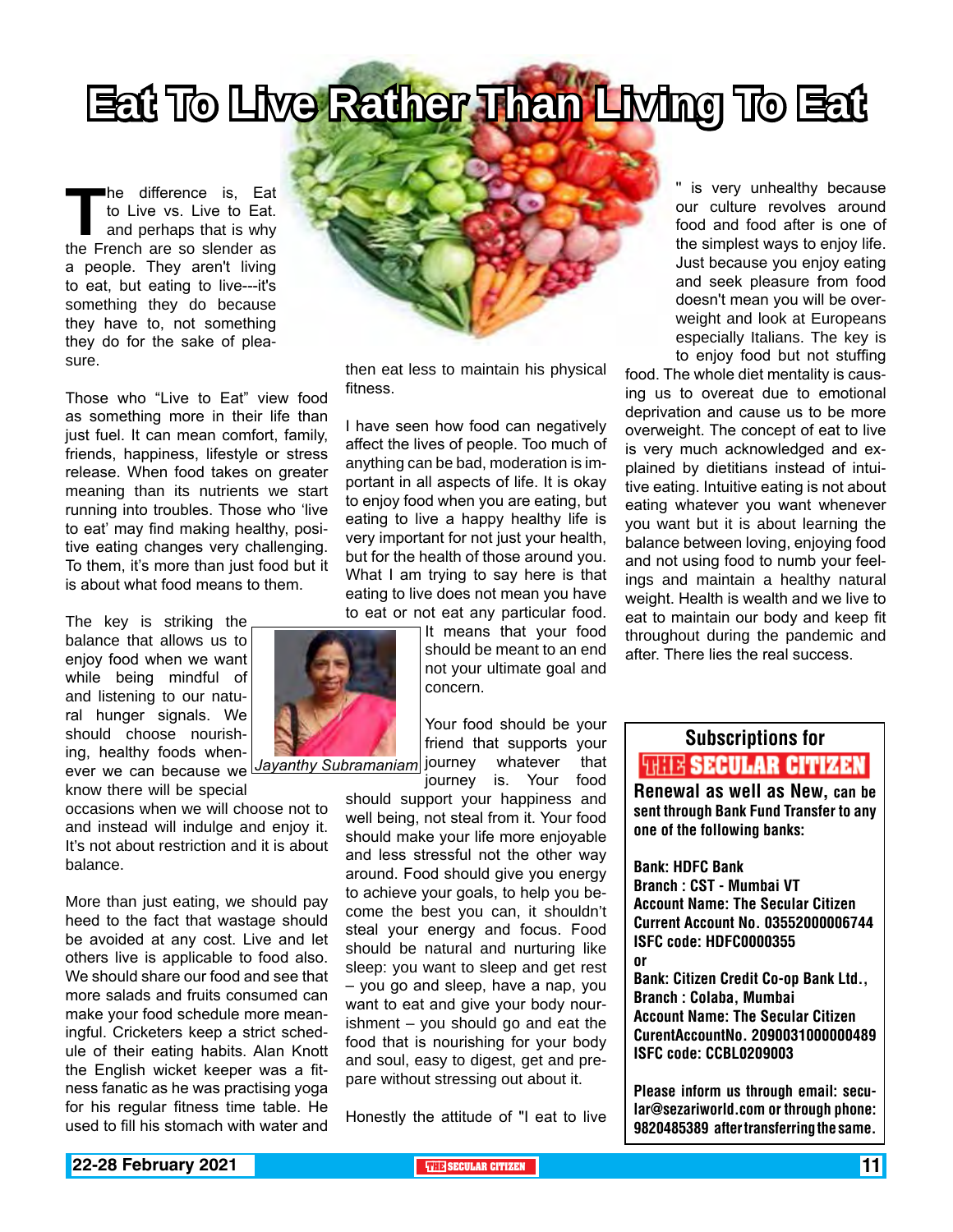#### **What the Deaf heard!**

An Old Parsi Bawa goes to an Audiologist for his hearing problem.

Audiologist gives him a nice powerful hearing aid.

A month later the old man goes back for check up.

The Audiologist asks him how is the hearing now.

He says it's marvellous.

So your family must be very pleased says the Audiologist.

Old man answers : Haven't told the family about my hearing aid.

I just sit and listen to everyone's conversation.

In last one month I have changed my WILL 5 times.

#### \*\*\*\*\*

#### **Dorab Bawa wants a Divorce!**

Dorab Bawa wanted a divorce…… He tells the judge,

"I just can't take this anymore. Every night my wife is out, until way past midnight, just going from bar to

bar." Judge asks, "What is she doing?" Dorab Bawa replies, "Looking for me."

\*\*\*\*\*

#### **Dorab Bawa says his wife's cooking is tasteless!**

Dorab Bawa came home from office, cleaned himself and sat for dinner, after having first bite he scolded his wife that food is tasteless.

His wife got up, called the municipal corporation doctor and told them that her husband doesn't have taste…

Municipal ambulance came and took him away and now he is in 14 days quarantine…

#Covid19 #Carona Virus \*\*\*\*\*

**Dorab Bawa's Corona Test**



Dorab's Friend: Dorab where were you? Dorab: Went to Doctor to test for Corona. Dorab's Friend: Then did you do it. Dorab: Are you mad He said Rs. 5000/-. Dorab's Friend: Did you pay? Dorab: No, I sneezed on his face. Now he's gone for Corona test. If he comes -ve , mine too will be -ve.

And they said Corona has broken our spirit \*\*\*\*\*

#### **How I made 20 million dollars!**

Every morning, the CEO of a major bank in Manhattan went to the corner where a shoeshine man was always there. He used to sit on the chair, read the Wall Street Journal, and the shoeshine man gave his shoes a shiny, great look.

One morning, the shoeshine man asks the CEO:

What do you think of the stock market situation?

The CEO arrogantly asks him: Why are you so interested in this subiect?

The shoeshine man replies:

I have twenty million dollars deposited in your bank and I am thinking about investing part of the money in the stock market

The CEO of the bank asks:

What is your name?

He replies: John Smith H.

The CEO arrives at the bank and asks the Manager of the Major Accounts Department:

Do we have a customer named John Smith H.?

The Customer Service Manager for Major Accounts replies: We certainly do, Sir! He is an extremely

esteemed customer! He has twenty million dollars in his account. The CEO leaves the bank, approaches

the shoeshine boy, and says:

Mr. Smith, I would like to invite you to be our guest of honor at our board meeting next Monday and tell us your life story. I'm sure we will have a lot to learn from you.

At the board meeting, the CEO introduces him to the board members: We all know Mr. Smith, who makes our shoes shine like no one else. But Mr. Smith is also our valued customer, with twenty million dollars in his account. I invited him to tell us the story of his life. I'm sure we can learn a lot from him. Please, Mr. Smith, tell us your life story. Then, Mr. Smith began to narrate his story:

I came to this country thirty years ago as a young immigrant from Eastern Europe and with an unpronounceable name. I left the ship penniless in my pocket. The first thing I did was to change my name to Smith. I was hungry and exhausted. I started to wander in search for a job, but without success. Suddenly, I found a coin on the sidewalk. I bought some apples. I had two options: eat the apples and quench my hunger or start a business. I sold the apples for 50 cents and bought more apples with the money. When I started accumulating dollars, I managed to buy a set of used brushes and shoe polishes and started cleaning shoes. I didn't spend a dime on fun or clothes. I only bought bread and cheese to survive. I saved penny by penny and after a while I bought a new set of brushes and shoe polishes in different shades and colors and increased my clientele. I lived like a monk and saved a penny after penny. After a while, I managed to buy a chair so that my customers could sit comfortably while I cleaned their shoes, which brought me more customers. I didn't spend a dime on the pleasures of life. I kept saving every penny. A few years ago, when the corner shoeshine colleague decided to retire, I had already saved enough money to buy his point, which was a better place than mine.

Finally, three months ago, my brother, who was a drug dealer in Chicago, passed away and left me twenty million dollars….

*.Clearly, this is just a campaign to promote reading so that you can #StayRelevant in the ever changing times !*

 *Reading stimulates the mind and imagination, makes us travel to other places and even helps communication.*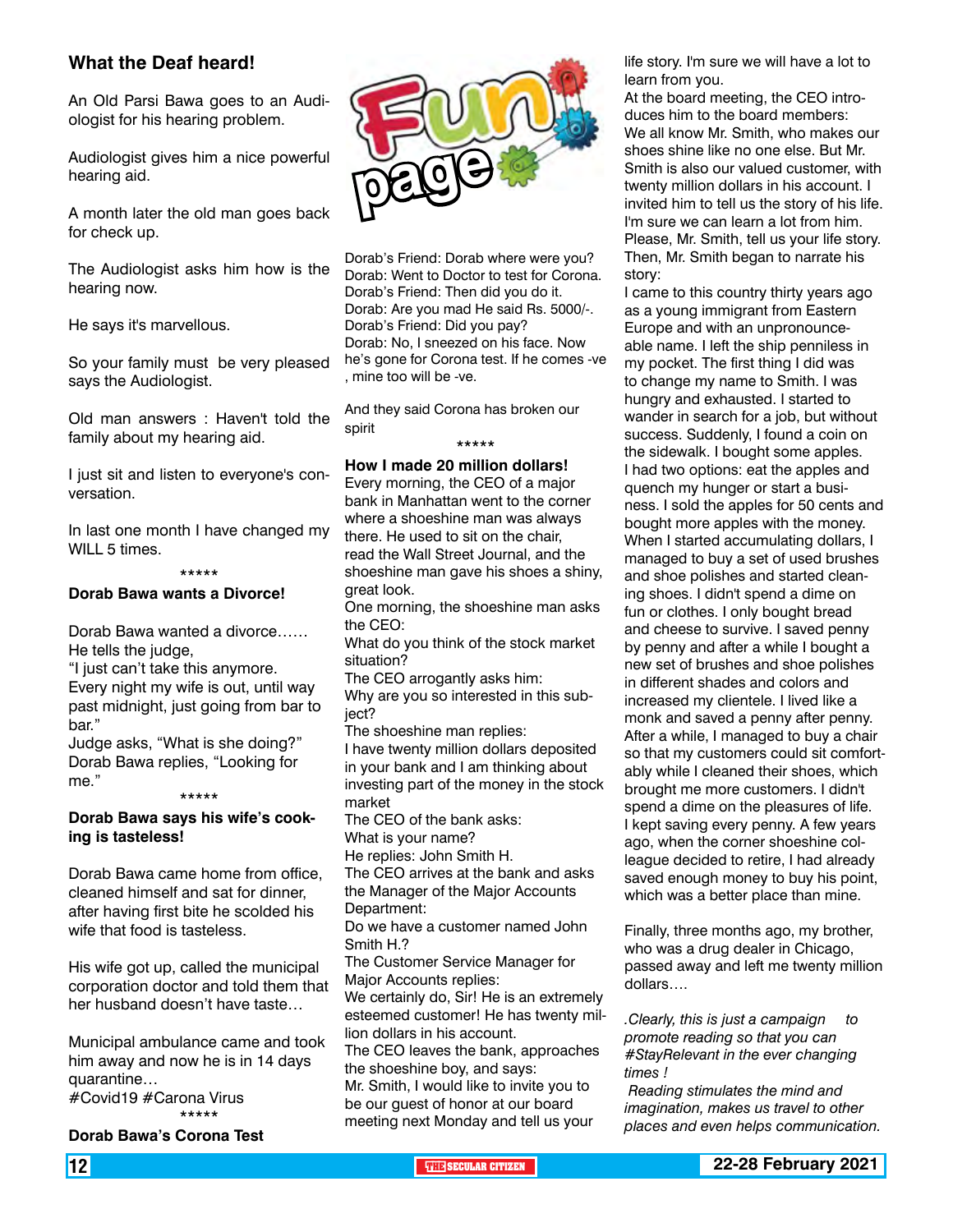#### **CATHOLICS STILL VISIT THE DIVINE MERCY CHAPEL THE POWER OF FAITH IN ACTION**

by Melvyn Brown

 Over the past months, devotees, members, religious and priests still visit Divine Mercy Chapel at Calcutta. Many come to ask AFJ Founder and his companions to pray for their pious petitions. And faith does indeed, move mountains, as it has been observed by Melvyn Brown when humble petitions are answered and trust rewarded in the name of Jesus Divine Mercy.

 Large classic paintings of our Lord, His Mother Mary and popular saints adorn the walls of the modest chapel.

 Fr. Francis Rozario was moved at the display of the imposing paintings in golden

frames. Devotees have prayed and left their requests in trust and faith that Our Lord Divine Mercy would help them.

 A Sister from the congregation of the Sisters of Mary Immaculate expressed her thoughts that the chapel assists one to pray in peace and in the



quiet of the atmosphere.(See picture).

 The notice still remains on the front door next to the holy water font: CHAPEL CLOSES from 12 Noon to 4 p.m. The AFJ Companions have seen and reported of Catholics when passing the Chapel turn, bow and make the Sign of the Cross.

# **For all your Printing needs under one roof**

**Books, Folders, Magazines, Office stationary, Leaflets, Handouts, Reports, Cards, Presentations, Religious readings, Designing, Ad designs, Packaging boxes, Cartoons, Exhibition displays, Product Marketing promotional innovations.**

> *Contact:* **The Secular Citizen Tel.: 9820485389**



**Ingredients:** 2 cups parboiled rice 1/2 cup grated coconut Coconut water (as required) 3 tbsp granulated white sugar 1 tsp yeast

1 tsp salt (as required) Oil (for greasing sanna molds)

#### **Instructions and method:**

- 1. Keep ingredients ready. Wash the rice and soak it overnight.
- 2. Next day, drain all the water from the rice. Grind the rice finely into a thick batter using coconut water. Grind the coconut finely and add it to the rice mixture.
- 3. Add the yeast and sugar. Mix well.
- 4. Allow it to ferment for about 3 hours until you see the mixture rise and bubbly. Now, add the salt and mix well.
- 5. Keep your steamer ready with water. Grease your sanna molds with some oil. Fill the sanna molds with batter , filling them half way.
- 6. Place the molds in the steamer. Cover the steamer.
- 7. Steam them for 12-15 minutes on medium high flame.
- 8. Unmold the sannas and place them in a muslin cloth. Cover them in the cloth until ready to eat. It tastes good with sorpotel. It can also be eaten plain.



*Sweta D'Cruz*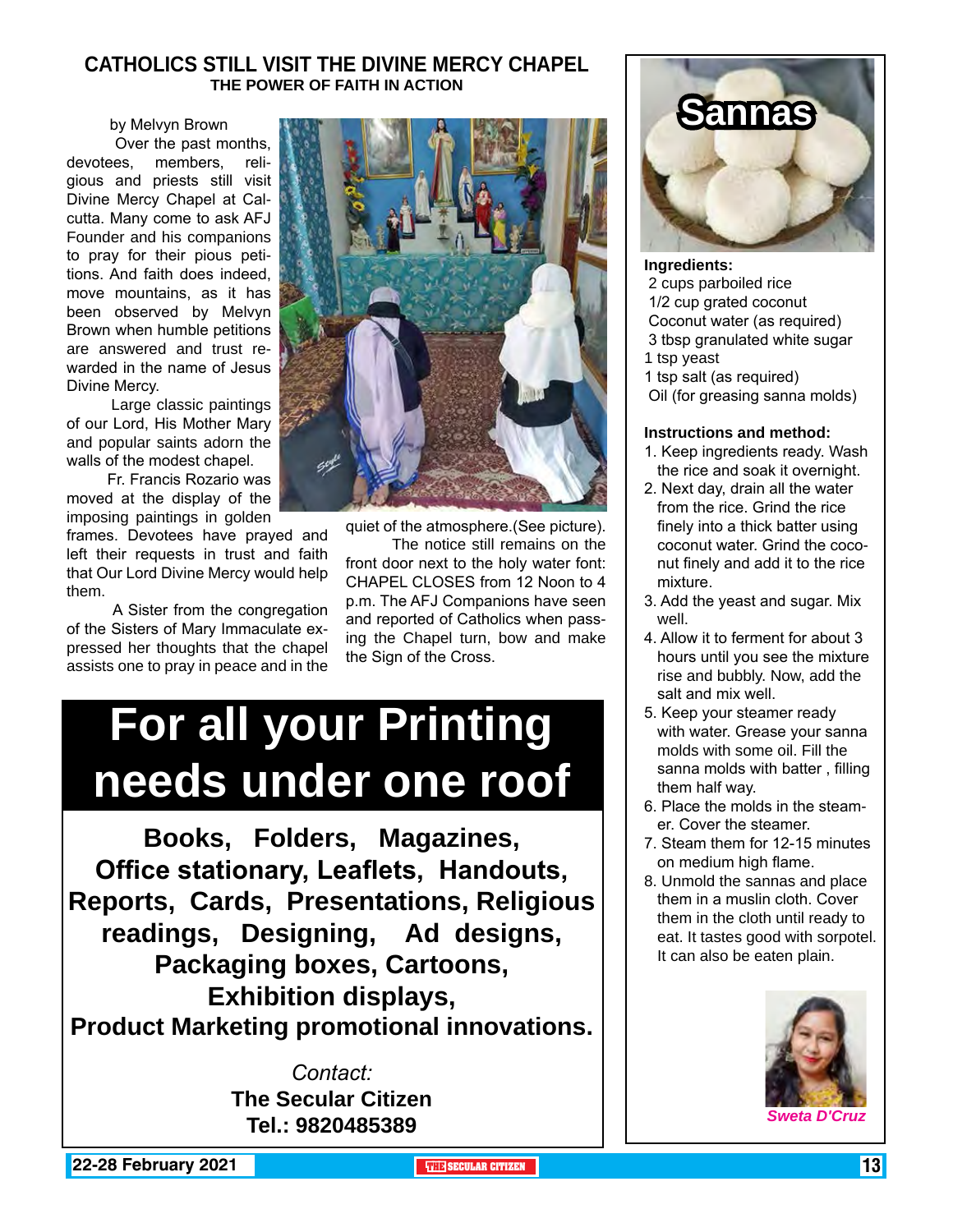# **The Carpenter's Workshop**

#### **Short Story**

The carpenter's workshop was a<br>miniature replica of what a 2 AD<br>shop in Nazareth might have<br>looked like. Only this was Calcutta miniature replica of what a 2 AD shop in Nazareth might have looked like. Only this was Calcutta 2019, and the shop was at the back of a three storied building. A pious carpenter lived with his young widow sister, who was only seventeen. The elderly man made ladders and postboxes for a living.

A six years old boy who lived with his rich parents on the second floor was their only visitor for most part of the day, every day. The child spent many happy hours in the shop and loved to hear the girl tell him stories while she cleaned the shop and cooked the meals.

The boy observed that the carpenter

would say his prayers during the course of the day. The girl read the Bible often whenever she had the time, while a small white dove would fly around the shop without creating the flapping

sound of his wings like most BY birds do.

"Aunty, a very bad man comes to see my father and he makes a lot of angry noise in the house. He is a very bad man." The boy said looking sad.

"Don't worry child. Your parents will know what to do." The girl would console him.

At that time in the city it was announced that for the coming elections, people who lived in the outskirts and the suburbs would have to go back to their homes to cast their votes.

On hearing this, the carpenter and his sister decided to return to their village in Kamarati. They told the small boy it would take only four days to vote and return to the city. The first day passed by with evening and the night sneaking its way in the darkness to the next morning.

The next day the sun rose in all its pride and glory, painting the eastern sky with its breath of crimson, and the plains below in depths of flaming orange light. The birds were the first to welcome the blaze and blitz of the first rays of light as it touched the fields bathing with fresh air and new life for all God's creatures.

The little boy had no idea of time and with the passing of the day he would dash downstairs racing to the back of the building thinking the workshop

> would be open. When the boy ran out of the wide passage he felt a firm grip on his arm as a wet cloth was thrown over his face and he fell asleep instantly.

BY MELVYN BROWN "Take the boy in your arms to

the railway station and keep him with you in the village," the man snapped at the old woman who looked like a destitute. "I will call you on the mobile once I make a deal with this child's stubborn father and mother." The man spoke in a gruff voice.

"Don't forget my share in the deal, Sir."

The boy's parents were worried not finding their son in the house. He was nowhere to be found. Neighbors, friends and the local people went from place to place calling out to the six years old child, asking passersby if they had seen a small boy wearing a blue shirt and a half-pant.

The next morning, the old bedraggled woman and the boy arrived at the village. She took the boy's hand and led him towards a crowded roadside market.

Suddenly, the boy saw the carpenter and his sister in the distance. He called out to them, again and again.

Hearing the voice of the boy the carpenter turned around and saw the old woman dragging the boy away. The carpenter stood his ground and simply looked at the woman who let go of the boy's hand and fell on the road in a sudden spasm of pain.

The carpenter calmly took the boy's hand and walked to his own cottage that looked like something out of this world.

"Come, tomorrow I will cast our vote, and then we will take you home." Smiled the carpenter.

The next day the carpenter kept his word, and the boy found himself standing on the front doormat of his home in Calcutta.

"Go, meet your parents. We will go and open up the workshop and tidy up the house".

The parents could not believe that their son had come home safely, and after hearing the story from the little boy they all rushed down and to the back of the building.

"Son, where is the carpenter's workshop?" Asked the boy's father with a grin.

There was no workshop anywhere only the blank wall of the building. The little boy was at a loss for words.

"Come, my son, " said his mother with a laugh, adding "It was your mind playing tricks with you."

The boy said nothing. As for the kidnapper, he never returned to trouble the boy's father, thanks to the pious carpenter.

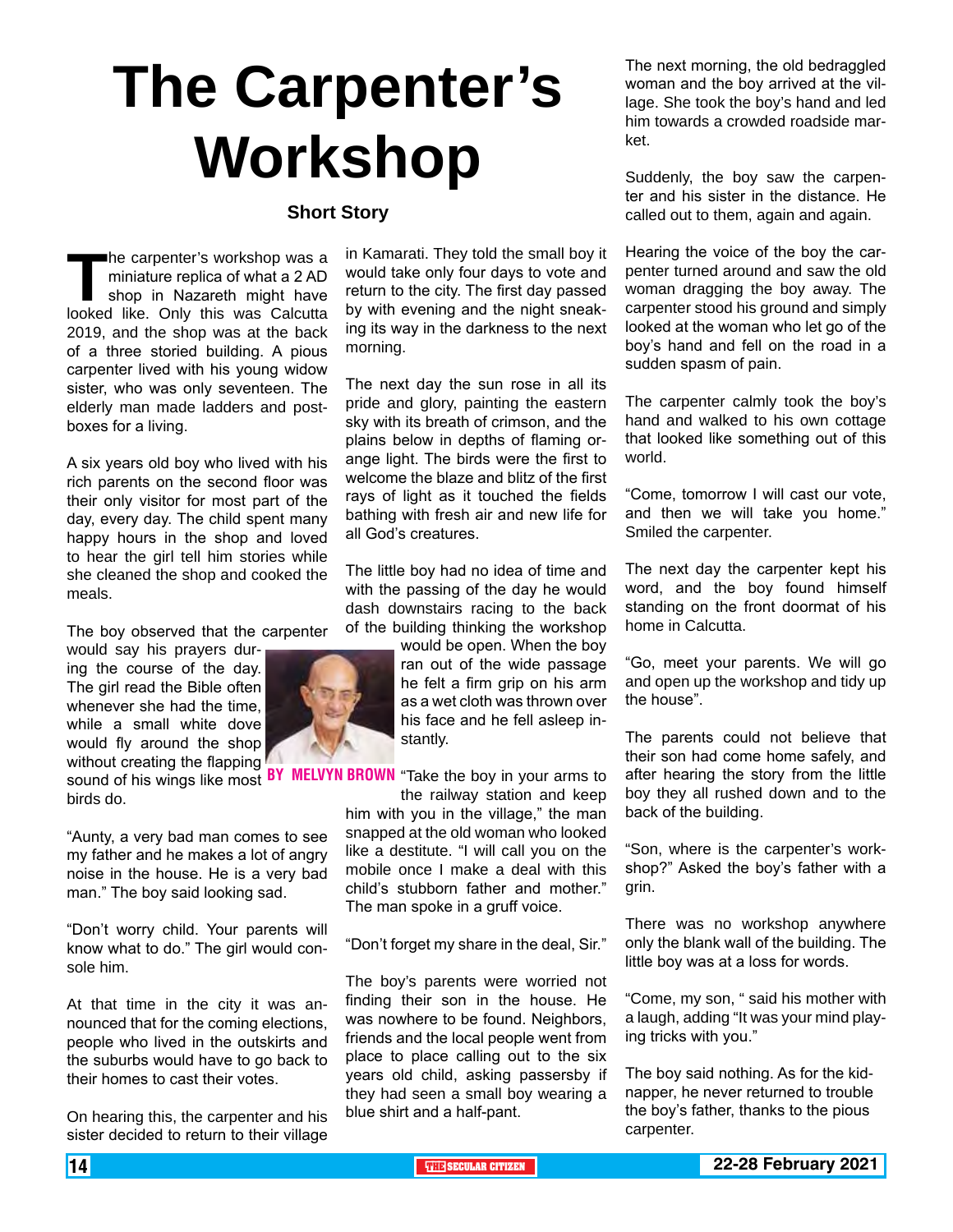

close acquaintance of mine<br>
once told me, you write very<br>
well and in fact all my fam-<br>
ilv members love to read your writing once told me, you write very well and in fact all my family members love to read your writing but why do you so often write about your parents? She further continued by saying to me that I need not have to exhibit my love for them by writing about them and it was enough if it was in my heart and that I should concentrate writing about other serious issues prevailing in the society.

I choose not to reply and yes, this article can also be considered has a

subtle reply to the rather profound question she thrusted at me.

They say our talents are giving by God and what we do with it is the gift we are giving back to God.What better way to use God giving talents to

express our love and admiration for our parents?

I particularly love to write about my parents, because of the upbringing, guidance and support I have received and have been receiving from them.

My very birth was a result of their sacrifice. I remember my grandmother always telling me, how when my mom conceived, she had to undergo tremendous struggles, yet despite of the poverty and the pain my parents continued to love me and protect me in womb despite a few doctors suggesting termination.

I remember how my dad and mom chose to eat radish and beets every single day due to lack of resources and bring in a little meat and keep it aside for me so that I could eat it.

I remember how dad and mom struggled at their work places, working in shifts just to put me in the best school and assure that I received the best education.

I remember how my parents encouraged every talent of mine without interfering and influencing my thoughts to fulfil their dreams.

I remember how they made our little house into a beautiful home with their love and fun.

This write up is not just dedicated to my parents but to all thoseparents who silently work every day.Swallow every hardship, tackle every insecurity, wipe every tear, forget every aching knee just for the happiness of their children and expect nothing in return except for their love and time.

> I still remember when I was barely 10 years old, I had penned my first write up. I had submitted the story in school and it was published in a newspaper. I remember the day, when dad and mom rejoiced and we're filled with pride. Even today after al-

most 20 years, my dad and mom never fail to congratulate me even if it's the silliest of articles. Their appreciation and encouragement have helped me to cope at those times when I have felt extremely demotivated and decided to stop writing.

I first wrote about my parents when I was in college and even to this day, I remember those tears in my dad's eyes out of pride and happiness and that's when I decided I would write about them whenever and whichever possible ways, because that's the only way I could express my gratitude to them for all that they have done for me.

Many of us are blessed with innumerable talents, but how much time do we take to use those talents to bring happiness to our parents. Each of us are busy striving to exhibit our talents to the world, which is wonderful. But have we spent a little of our talents to help our parents relax and unwind?

Recently my parents stepped into 33rd year of their married life. Their marriage and life have been exemplary. Most of us are blessed to have wonderful parents in our life, when we are young, we are with them but as we grow up and branch out with our families it's important that we spend some precious moments with them and see them in gratitude.

Yes. No parents expect anything in return. I have hardly heard my parents talk about their struggles and have asked me something in return for the same. But, aren't we supposed to express our gratitude for all that they have done for us?

I have attended a few funerals, where children come on stage and cry and talk about their dead parent and express gratitude. I have always wondered why couldn't they do the same when they were alive and let them know how much they meant to them.

All of us expect appreciation at work place, we expect certificate of appreciation in competitions, we expect I love you messages from our spouses and happy Birthday wishes from our relatives but why is it so hard to tell a THANK YOU to our parents?

A thank you need not be just a word it can be though our gestures. A surprise dinner with them, a holiday with them. A pair of new clothes for them. Accompanying them to the doctor's appointment. A phone callevery day. There are plenty of ways where we can express our gratitude and love.

Has I express my gratitude and say thank you to my parents for the wonderful life they have given me through my writing, I encourage each one of you, take a little effort today to let your parents know that you truly acknowledge their efforts and love them for what they did, are doing and will do.

Most importantly remember your children are watching you. You reap what you sow.

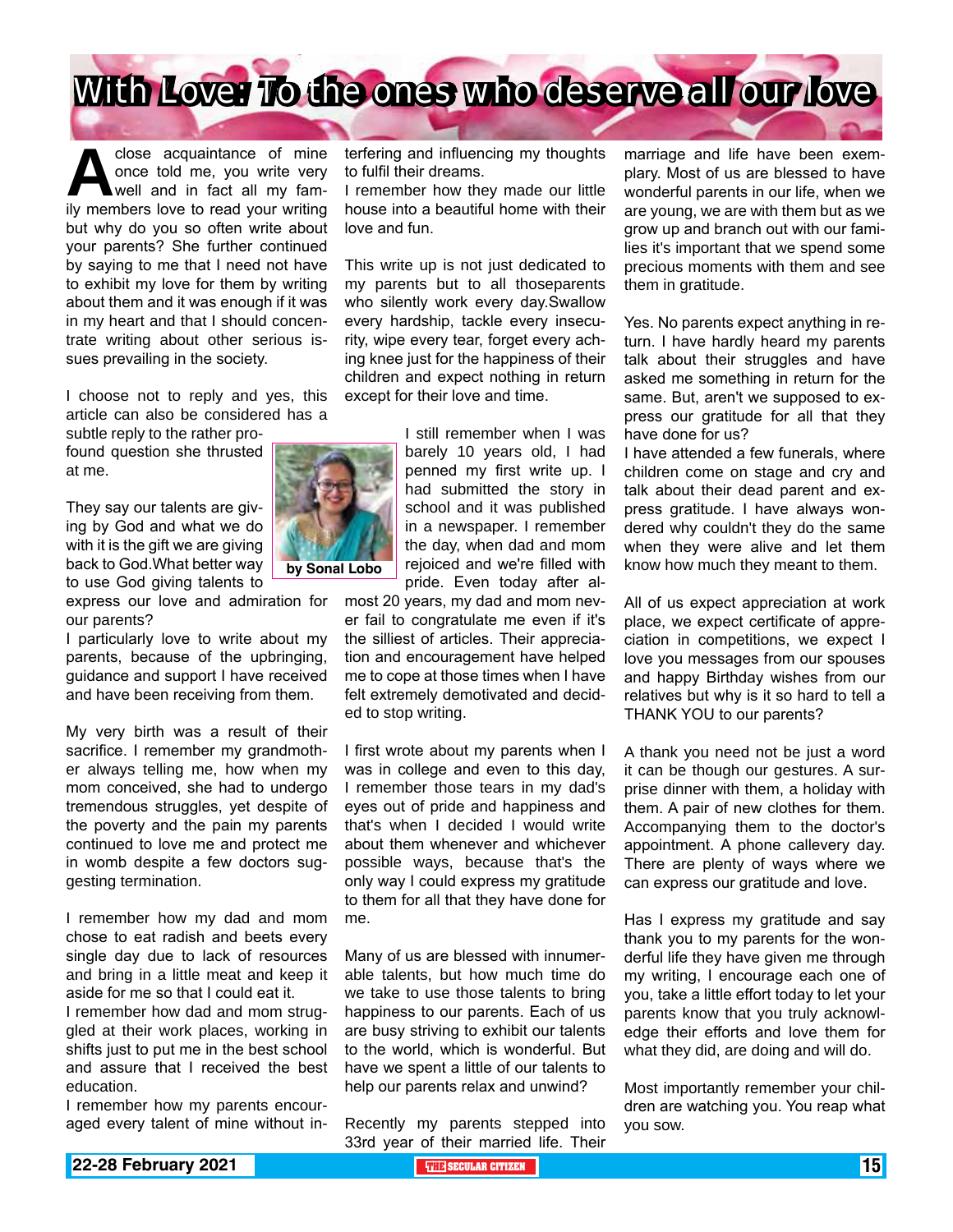# **Royal Christian Family MATRIMONIALS - GROOMS**

**7172. MUMBAI :** Goan Roman Catholic Bachelor, (Born in August 1992 ) Ht. 6' 1", Wt. 90 kgs, Fair, Edn. Graduate, Diploma in Social Communications in Sophia and then done a Fellowship with Piramal House of Leadership. Working with an

 NGO - sports foundation. Contact eamil : florencemendonca@rediffmail. com

**7146. MUMBAI :** East Indian RC Bachelor, (Born in July 1988) Ht. 5' 10", Wt. 79 kgs, Fair Complexion, Edn. B.E. (Mech), + PG course in Finance, working as a Asst. Manager in MNC. Contact email :

lenin.pdsouza@gmail.com

**7151. MUMBAI :** Goan Roman Catholic Bachelor, (Born in May 1990) Ht. 5' 8", Wt. 65 kgs, Wheatish Complexion, Edn. Masters in Marketing, Working as a Asst. Marketing Executive. Contact email : emanuelfindz90@gmail.com **7113. POONA :** Tamilian Roman Catholic Bachelor, (Born in December 1982), Ht. 5' 6", Wt.65 kgs, Fair Complexion, Edn. B.Com., working in Logistic Co. in **DUBAI**. Contact email

: shantasam1955@gmail.com

**7185. MUMBAI :** Goan Roman Catholic Bachelor, (Born in October 1984) Ht. 5' 10", Wt. 72 kgs, Wheatish Complexion,Edn. B.Com., working for Bank. Contact email :

spydee321@gmail.com

**7159. MUMBAI :** Roman Catholic Bachelor, (Born in September 1982 ) Ht. 5' 5", Wt. 65 kgs, Ethical, Healthy, Simple, Sober, Wheatish, B.E. Software Engineer, works @ Mumbai, 9224335003, mariosofttech@gmail. com seeks matrimonial alliance from Mumbai based Catholic Spinster. Please exchange relevant information. **7144. POONA :** Goan RC Bachelor, (Born in October 1985) Ht. 5' 5", Wt. 60 kgs, Wheatish Complexion, Edn.

### **Important Notice**

Telephone no. of candidate will be printed only with the consent of members. For Tel. Nos. Please contact: +91- 9820473103 / 9820485389 or Email : royalchristianfamily@gmail.com

Hotel Management Graduate, working as an Executive. Contact email : merrolmenezes@gmail.com

**7102. MUMBAI :** Mangalorean Roman Catholic Bachelor, (Born in August 1988), Ht. 6' 1", Wt. 95 kgs, Wheatish Complexion, Edn. Masters, working for MNC. Contact email : am.pereira@rediffmail.com

**7180. U.K. :** Goan Roman Catholic Bachelor, (Born in September 1982) Ht. 6', Wt. 77 kgs, Fair, Edn. Chartered Accountant, Profession : Director Insurance Company. Contact email : russ\_dsouza@yahoo.com

**7101. MUMBAI :** Mangalorean Roman Catholic Bachelor, (Born in April 1988), Ht. 5' 5", Wt. 68 kgs, Wheatish Complexion, Edn. Masters in Logestics doing part time MBA. Working as an Asst. Manager. Contact email :

#### gracian.moras@gmail.com

**7175. MUMBAI :** Goan Roman Catholic Bachelor, (Born in July 1989) Ht. 5' 6", Wt. 74 kgs, Wheatish, Edn. B.Sc (H.C.M.) Hotel and Catering Management, 2nd Photographer /Merchandise Sales Dept., Contact email : osbertagneloalmeida@gmail.com

**7100. MUMBAI :** Mangalorean Roman Catholic Bachelor, (Born in March 1987), Ht. 5' 7", Wt. 52 kgs, Fair Complexion, Edn. H.S.C., working as a Event Coordinator. Contact email

: celeseinepereira@gmail.com **7168. USA :** US Citizen Goan Roman Catholic Bachelor, (Born in June 1985) Ht. 5' 7", Wt. 73 kgs, Fair, Edn. M.Sc., working for a Global Pharmaceutical Company. Contact email : Ispinto84@gmail.com

**7025. MUMBAI :** Mangalorean Roman Catholic Bachelor, (Born in May 1992), Ht. 5' 8", Wt. 56 kgs, Fair Complexion, Edn. B.E. (IT), working as a

### To Place Your Matrimonial Advertisement Call: +91 - 9820485389 or 9820473103

\* Check your email at least once a week. \* Members are requested to inform us when they are settled, so that publication of their details can be discontinued.

Software Developer. Contact email : kevin92ster@gmail.com

**7165. MUMBAI :** Goan Roman Catholic Bachelor, (Born in October 1979 ) Ht. 5' 9", Wt. 63 kgs, Fair, Edn. B.Com., Post Graduation in Supply chain & Ship Management, working as an E-commerce online support. Contact email : examiner4@yahoo. com

**7017. MUMBAI :** Roman Catholic Bachelor, (Born in March 1981), Ht. 5' 8", Wt. 67 kgs, Wheatish Complexion, Edn. MBA working as a Administror. Contact email : matheanil@gmail.com **6996. MUMBAI :** Tamilian Roman Catholic Bachelor, (Born in September 1990), Ht. 5' 5", Wt. 75 kgs, Wheatish Complexion, Edn. BMS.,

M.Com., MBA in Marketing, working for L & T Infotech. Contact email : rodnidavid@gmail.com

**6968. DUBAI :** Mangalorean Roman Catholic Bachelor, (Born in March 1991), Ht. 5' 11", Wt. 70 kgs, Wheatish Complexion, Edn. Graduate in Commerce. Working in Dubai since 2014 in Indian Consalate Office. Designation Senior Customer Executive. Contact Email:

shalenedsouza4@gmail.com

**5996. MUMBAI :** RC Bachelor (Born in November 1974) / 5'8", B.E., working in Senior position reputed IT firm. Seeks alliance from R.C. spinster educated good family background Pl. reply with photograph and details to keithcardozo@hotmail.com OR 9820338755

**6424. MUMBAI :** East Indian Roman Catholic Bachelor, (Born in October 1991), Ht. 5' 11", Wt. 65 kgs, Fair Complexion, Edn. B.Com., well employed, working as Sr. Customer Care Executive. Contact email :

gerardd754@gmail.com

**If not settled within a year, renew your membership atleast two months in advance to continue the service uninterrupted.**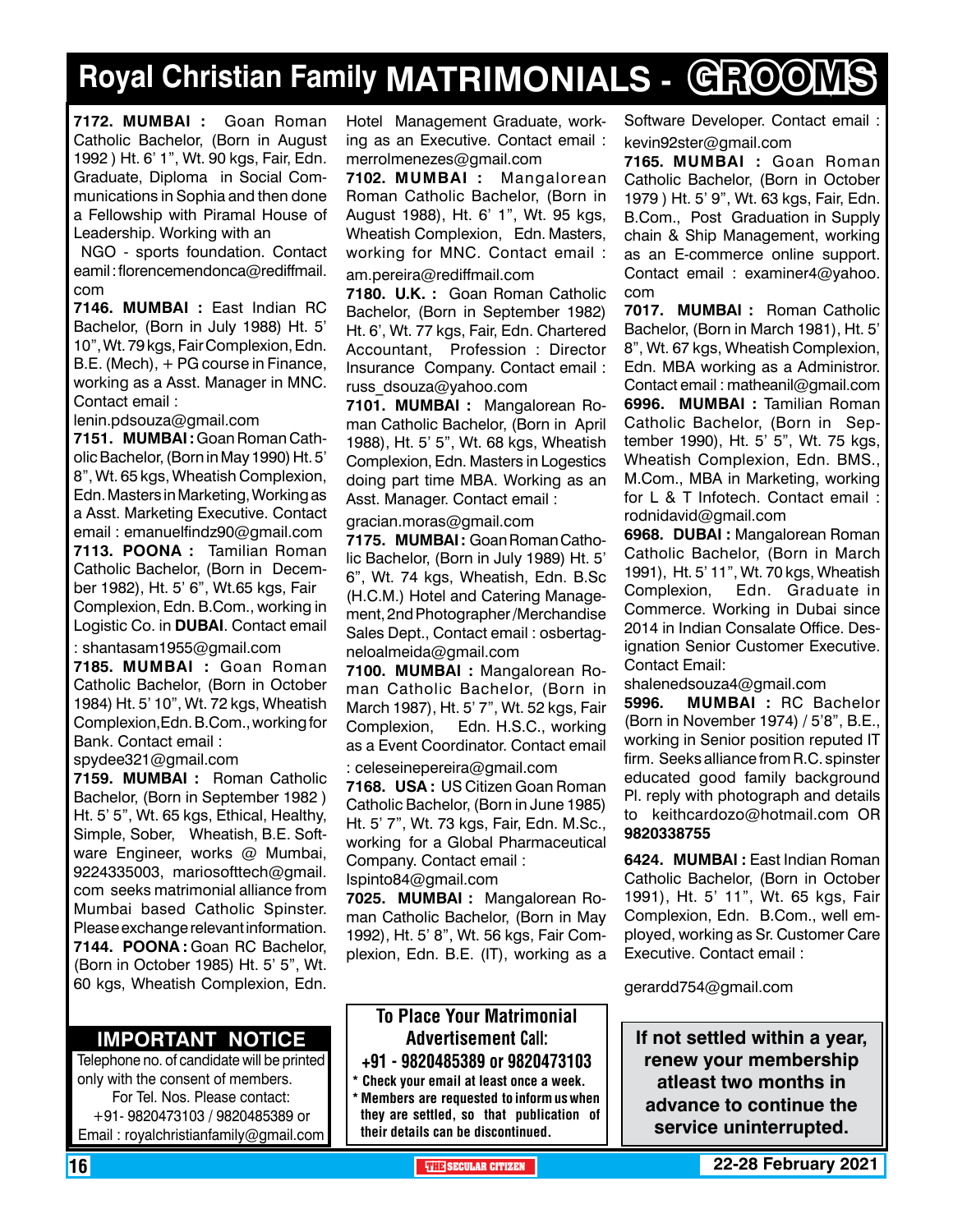# **Royal Christian Family MATRIMONIALS - BRIDES**

**7182. MUMBAI :** Mangalorean Roman Catholic Spinster, (Born in October 1992), Ht. 5' 4", Wt. 72 kgs, Wheatish Complexion, Edn. B.Com., C.A., working as Asst. Manager in TATA Company. Contact : email : matrimonialp27@gmail.com

**6860 MUMBAI :** Goan Roman Catholic Spinster, (Born in October 1991), Ht. 5' 4", Wt. 55 kgs, Wheatish Complexion, Edn. B.M.M. (Mass Media), working for IT in MNC. Contact email : lgp1891@gmail.com

**7070. MUMBAI :** Mangalorean Roman Catholic Spinster, (Born in March 1992), Ht. 5' 5", Wt. 48 kgs, Wheatish Complexion, Edn. M.Com., CS., working as a Company Secretary in Private Firm. Contact email :

smile9920@outlook.com

**6032 DUBAI :** Goan Roman Catholic Spinster, (Born in April 1976), Ht. 5' 2", Wt. 41 kgs, Wheatish Complexion, Edn. B.A., working as a Secretary. Contact email :

track 1976@ yahoo.com OR 9730454857

**7160. MUMBAI :** Mangalorean Roman Catholic Spinster, (Born in September 1988), Ht. 5' 7", Fair Complexion, Edn. BMS, working as a Senior Merchandiser in a Global Retail Company in Dubai. Contact email : prislobo10@gmail.com

**7128. MUMBAI :** Affluent business family R.C. East Indian Spinster, (Born in 12-04-1988), Ht. 5' 2", very beautiful and pretty. Edn. MS General Surgeon, Doctor by profession. Contact email : drvd2019@gmail.com

**7014. MUMBAI :** Mangalorean Roman Catholic Spinster, (Born in September 1992), Ht. 5' 1", Wt. 45 kgs, Fair Complexion, Edn. MMS (Finance) working as a Finance Executive in Limited Company. Contact email : eva\_hpereira@rediffmail.com

**7081 MUMBAI :** Goan Roman

**Royal Christian Family Helps In Choosing The Right Life-Partner Serving Since 41 Years** Catholic Spinster, (Born in April 1993), 5' 3", Wt. 55 kgs, Wheatish Complexion, Edn. Masters of Dentistry (MDS), Dental Surgeon, Doctor by profession. Contact email :

carlferns93@gmail.com

**7126. U.S.A. :** Mangalorean Roman Catholic Spinster, (Born in January 1992) from Mumbai, Ht. 5' 7", Wt. 60 kgs, Fair Complexion, Edn. B.E. (Computers) from Mumbai, M.S. (Information Systems) from US. Possesses H1B visa and is working as a Technical Analyst with an MNC in USA. Contact email : wilfyjoy1315@gmail.com or call +91 98603 02527 / + 91 9970172527 **7095. MUMBAI :** Goan Roman Catholic Spinster, (Born in December 1992), Ht. 5' 3", Wt. 55 kgs, Wheatish Complexion, Edn. M.Com + Import Export Certificate Course, working as a Billing Assistant in Well known Hospital. Contact email :

perpetualdias7@gmail.com

**7186. MUMBAI :** Mangalorean Roman Catholic Spinster, (Born in July 1991), Ht. 5' 1", Wt. 40 kgs, Wheatish Complexion, Edn. B.Sc., working for an MNC. Contact email :

dyna911@gmail.com

**7120. CANADA :** Goan Roman Catholic Spinster, (Born in April 1986), Ht. 5' 2", Wt. 51 kgs, Wheatish Complexion, Edn. B.Com., University of Toronto, working as a Customer Support for Canida Government. Contact email :

joafaria@yahoo.ca

**7166 MUMBAI :** Mangalorean Christian Parents seek alliance for their daughter, (Born in May 1992), Ht. 5'4", having completed her BCAF, presently working with MNC in Mumb ai. Contact email : ste004ffy@yahoo.in

**7115. MUMBAI :** Roman Catholic Spinster, (Born in October 1989), Ht. 5', Wt. 50 kgs, Wheatish Complexion, smart and good lookingt, Edn. VIth Std., Non working, homely. Contact

#### **Important Notice**

Telephone no. of candidate will be printed only with the consent of members. For Tel. Nos. Please contact: +91- 9820473103 / 9820485389 or Email : royalchristianfamily@gmail.com

Mob: 7021135272

**7066. MUMBAI :** Mangalorean Roman Catholic Spinster, (Born in June 1987), Ht. 5' 4", Wt. 78 kgs, Fair Complexion, Edn. B.E., (EXTC) M.S. (International Business Management), working as a Consulting Manager. Contact email :

l2018anselm@yahoo.com

**7107. MUMBAI :** Tamilian Roman Catholic Spinster, (Born in September 1990), Ht. 5' 2", Wt. 50 kgs, Wheatish Brown Complexion, Edn. M.Com., working as a Commercial Executive. Contact No. 8108216595 email : jkanth74@gmail.com

**7124. CANADA :** Mangalorean Roman Catholic Spinster, (Born in October 1993), Ht. 5' 3", Wt. 60 kgs, Wheatish Complexion, Edn. B.M.S., M.B.A. Operation, working as a Coordinator in Shipping Company. Contact email : carrel.dsouza@gmail.com **7106. Ahmednagar :** Goan Roman Catholic Divorcee, (Born in January 1986), Ht. 5' 3", Fair Complexion, Edn. High School, Contact email : anthonyfernandes9850@gmail.com **7098. MIRAJ :** Protestant Spinster, (Born in November 1983), Ht. 5' 4", Wt. 52 kgs, Wheatish Complexion, Edn. Masters in Dental Science, Doctor by profession. Contact email : dprebentisch@yahoo.com

**7093. MUMBAI :** Gujarati Roman Catholic Spinster, (Born in July 1982), Ht. 5' 2", Wt. 50 kgs, Wheatish Complexion, Edn. B.Com., working for Private Bank. Contact email : annie.waghela@gmail.com

**Registered members can publish their ad in all the 50 issues in a year for Rs. 8000 only.**

If you wish to publish your matrimonial classified advertisement in all the 50 issues in a year, you can do so for an amount of Rs. 8000 only.

### To Place Your Matrimonial Advertisement Call:

- +91 9820485389 or 9820473103
- \* Check your email at least once a week. \* Members are requested to inform us when they are settled, so that publication of their details can be discontinued.

**22-28 February 2021 The Security of the SECULAR CITIZEN THE** SECULAR CITIZEN **17**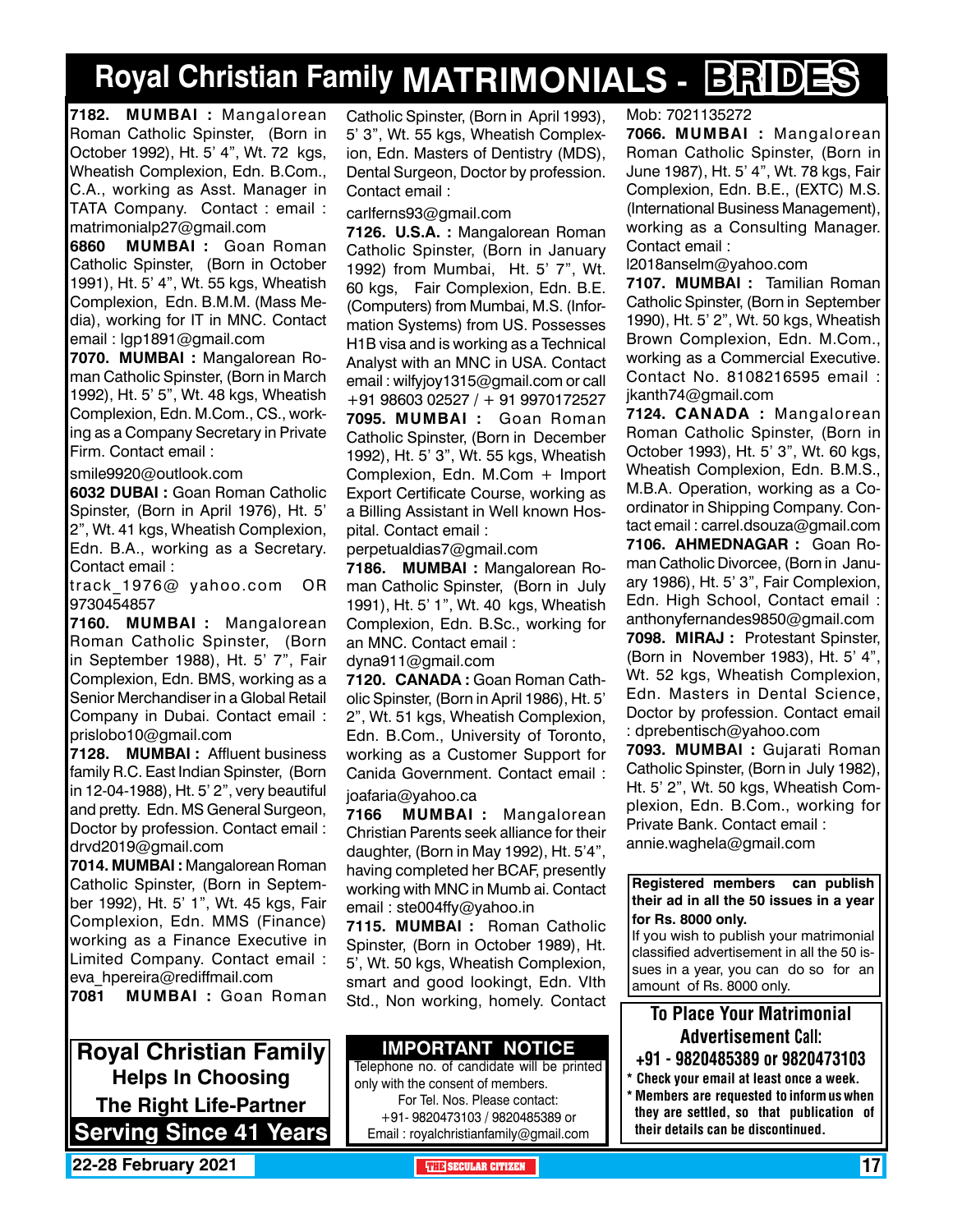# *Traditions and*

**Traditions are beliefs, behaviour**<br>or folk custom passed down<br>within a group or society with<br>symbolic meaning or special sigor folk custom passed down within a group or society with symbolic meaning or special significance with origins in the past. According to tradition, Shrove Tuesday comes before Ash Wednesday. The word Shrove is derived from shrive, referring to confession of sins as a preparation for Lent, a usual practice in Europe in the Middle Ages. It also marks the final day of austerity of the Lenten fast. Shrove Tuesday also has many customs pertaining to food. Fat Tuesday, or Mardi Gras Day is a chance to indulge before the start of Lent. The tradition dates back to 600 AD, when all animal products were consumed of their supply of butter, milk, and eggs before Lent.

In some parts of England people make and eat stacks of pancakes. In the United States they have pancake races, children especially enjoy running down the streets carrying a frying pan with a cooked pancake and flip it as they run. In New Orleans, Brazil, Venice and a few cities

in France, parades featuring elaborate costumes, masks and flower-covered floats are held on the streets. In Finland they eat buns called laskiaispullat on Shrove Tuesday and call it Laskiaisnen

The word Lent is derived from the Anglo-Saxon words **lencten,** meaning "Spring," and **lenctentid,** which literally means not only "Springtide" but also was the word for "March," the month in which most of the period of Lent falls. Lent became official in the Church in A.D. 313. "The two elements which are especially characteristic of Lent are the recalling of the Sacraments of Baptism and Penance. Both should be given great emphasis in the liturgy and catechesis.

Ash Wednesday is a Christian holy day of prayer and fasting. It is preced-



ed by Shrove Tuesday and falls on the first day of Lent, the six weeks of penitence before Easter. Lent is a special time of prayer, penance, sacrifice and good works in preparation for the celebration of the Resurrection. Lent in the Christian tradition is the period of 40 days which comes before Easter. Beginning on Ash Wednesday, Lent is also a season of reflection, it is a time set aside to be quiet, thoughtful and

inward looking. By observing the 40 days of Lent, Christians replicate Jesus Christ's sacrifice and withdrawal into the desert for 40 days.

People should spend more time in prayer, give alms to charities and sacrifice or give up some of the things they

might do for pleasure. Christians fast on Ash Wednesday and Good Friday with only one simple meal during the day, without meat. They refrain from eating meat on all Fridays in Lent. Many eliminate a food or food group for the entire season, saving rich and fatty foods for Easter.

Some symbols of lent are 1. **Ash** – Wednesday, is the day when a priest places ash on a worshipper's forehead in the shape of a cross; symbolizing both death and repentance. 2. **Fish:** Why fish? Because Ash Wednesday and all Fridays during Lent are meatless days. 3. **Incense:** It is a symbol of prayer, and as in Ps (141:2) *'Let my prayer be incense before you; my uplifted hands an evening sacrifice'.*

Lent is not a Catholic thing,unlike Easter, it's not a celebration. Lent





is observed by Anglicans, Roman Catholics, Eastern Orthodox, Lutherans, and Methodists. The importance of Lent as a religious observance in the Christian world, is the season to observe and commemorate the **passion, death and resurrection of Jesus Christ,** the son of God, our Savior and Redeemer. It is an opportune time to reflect on what it means to be a follower of Christ.

Lent lasts for forty days, that's how long Jesus wandered in the desert, fasting, while he resisted Satan's temptations. It is an opportunity, during these forty days, to be like Jesus. We too can resist temptations, try not to commit sins, review and repent and use this time to become holy and come closer to God.

What spiritual exercises can we do and practice this Lenten season? Do we have to fast from food or do we give up other stuff like watching TV, porn videos, or texting mobile? Form healthy habits that nurture and sustain your growth as a person. Is the Sabbath just an Old Testament thing? In that case should it not be on Saturday? Why then is this part of the Ten commandments? What's the difference between minimalism and simplicity? What does the Bible say about simplicity and how might that uniquely challenge us as a people who have all we need? Enjoy God's love for you in community prayer. Surely, you, can draw close to God during this special time and have a greater sense of His purpose for your life. Experience Lent this year like as never before!

\*\*\*\*\*\*\*

*by: Dr Jeanette* 

*Pinto*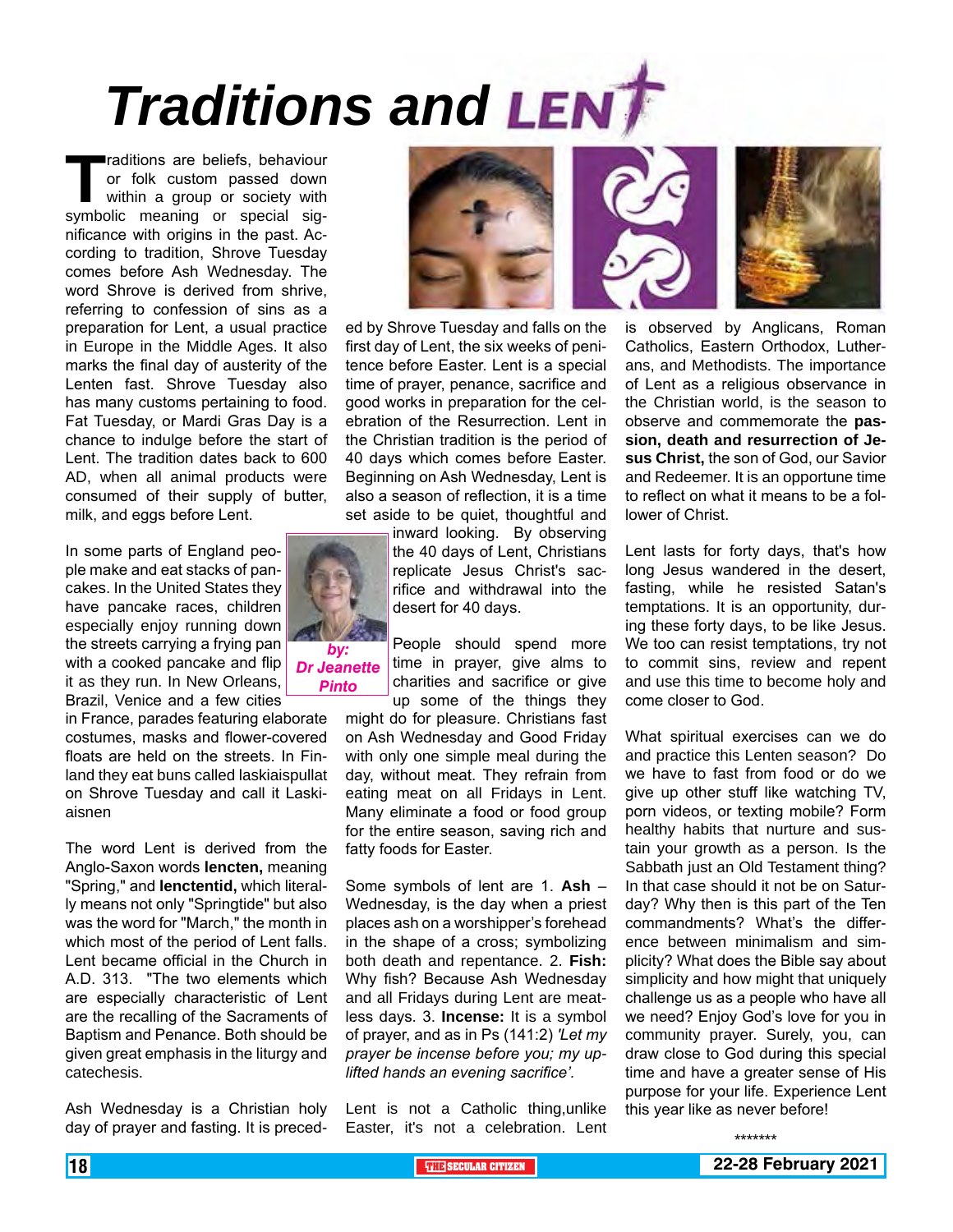# **Christian Identity in Indian Cinema**

*by Dr. Mona Jacqueline Mendonsa. Mangalore.*

India being a diverse and large<br>
country to contest in the movie<br>
business, with a history of over a<br>
century now, has been successful in ndia being a diverse and large country to contest in the movie business, with a history of over a grabbing a huge audience both nationally and internationally. The cinema here has evolved over the years is phenomenal and this transformation is surely very much due to the influence of the contemporary outlook. Time and again it has borrowed ideas and concepts from cinema across the globe and in this process it recreated unique characters which later on got stereotyped and was dominant till late 1990's. One interesting aspect is featuring and casting characters identifying with Christian backgrounds, supporting the protagonist (hero/heroine) who is as always from a conservative community with known culture and tradition. Meanwhile a minor character is seen more uncultured, lacking good values, promiscuous, tarnishing the local values with their seemingly western practices and the like. Though in the 21st century several conditions have levelled this out.

As a school going girl watching Hindi movies every Friday on 'DDone' Channel was a fascinating experience and I presume that all kids born around the 1980's could easily relate to this. More than a cinema I prefer to call it an adventure. Firstly, having been deprived of entertainment (audio -visual) which for the new generation is difficult to imagine and secondly, Bollywood cinema particularly movies which were made between 1960's and 1980's projecting romance, emotion, glamour, crime in an extravagant manner made me feel uncomfortable. Having no other choices I had to stick on to it just to kill time. Gradually over a period I

was truly puzzled watching some of the negative charac-

ters frequently, with western or alien names who often added too much colour on screen but at

the same time failed to receive any

kind of love or appreciation from the audience. repeatedly one could note the same model continued and I understood that Robert, Anthony, Akbar, Peter, Anwar, Jamal, Ali, John and so on were all not so good in life.

Looking at the iconic Bollywood Villains of all times Prem Chopra, Ranjeet, Sudir, Pran, Amjad Khan and so many other could be seen in movies which were released between 1960 to 1984, as dons, diamond smugglers, drunkards, night club owners, band musicians at hotels/clubs, who were not just manipulative but also womanizers whose moves and methods were questionable. For instance, Prem Chopra, in 'Poonam ki Raat'(1965) as Peter, Sudir, in 'Hare Rama Hare Krishna'(1972) as Michael, and as Lawrence in 'Chuppa Rustam' (1973). Ranjit as Peter in 'Raampur ka Laxman'(1972) and 'lootmaar' (1980), And the veteran actor Pran in 'Jonny mera Naam' and Micheal

D'Souza in 'Majboor' (1974). And Amjad Khan as Robert in 'Charas' (1976) and' so on. The super stars of those



times too have tried to fit into these negative characters once in a while in the name of breaking the monotony, for instance,Shammi Kapoor in 'Tees-

The Author : Dr Mona Jacqueline Mendonsa, A young history scholar, with current interest in Heritage sites and oral traditions, hailing from Bantwal. She has a Masters in History from Mangalore University, started her teaching career at St. Agnes College (Autonomous) Mangalore , now in Carmel College, Modankap. A research scholar at Karnataka Theological Research Center (KTC) Mangaluru was awarded Doctor of Philosophy (PhD) degree by Kannada University Hampi. Widely known for her multi pronged history and cultural activities, hosts programmes on Daijiworld TV. .

> *Introduced by : Ivan Saldanha-Shet.*

ri manzil' (1966) and Dev Anand, in 'Prem Pujari' as Peter Andrew, (1970), are a few pointers.

These characters registered in my mind deeply, it left unpleasant emotions making me constantly think that Christian men were no less than a threat to this society. And one such question was why Vijay/ Kumar ( common character names) are always the 'good'? And why is Robert always 'Bad'? Though I was quite young, I disliked watching those negative characters of Villains in particular with Christian names with a crucifix around the neck, a big scar on the face which reminded him for having history in crime and the tremor in his eyes which was enough to scare any viewer.

Similarly, female characters with alien names like,

(Contd.. on p. 20)